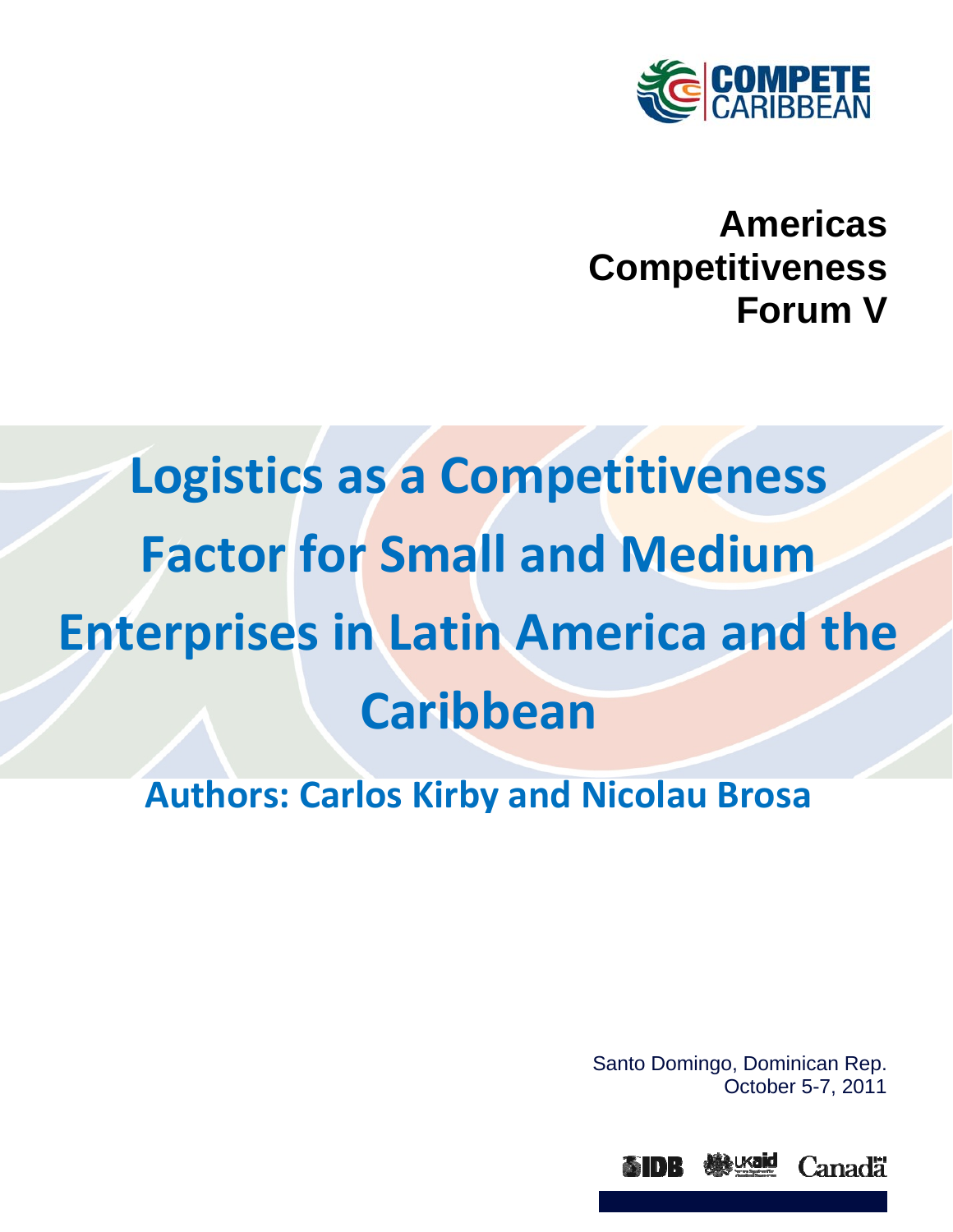

# Logistics as a Competitiveness Factor for Small and Medium Enterprises in Latin America and the Caribbean

Carlos Kirby and Nicolau Brosa

Presented at the Fifth Americas Competiveness Forum for the Inter‐American Development Bank and Compete Caribbean

Santo Domingo, Dominican Republic, October 5–7, 2011

© Inter‐American Development Bank, 2011

#### www.iadb.org

The information and opinions presented in these publications are entirely those of the author(s), and no endorsement by the Inter‐American Development Bank, its Board of Executive Directors, or the countries they represent is expressed or implied. Address for correspondence: 1300 New York Avenue, N.W., Washington D.C., 20577.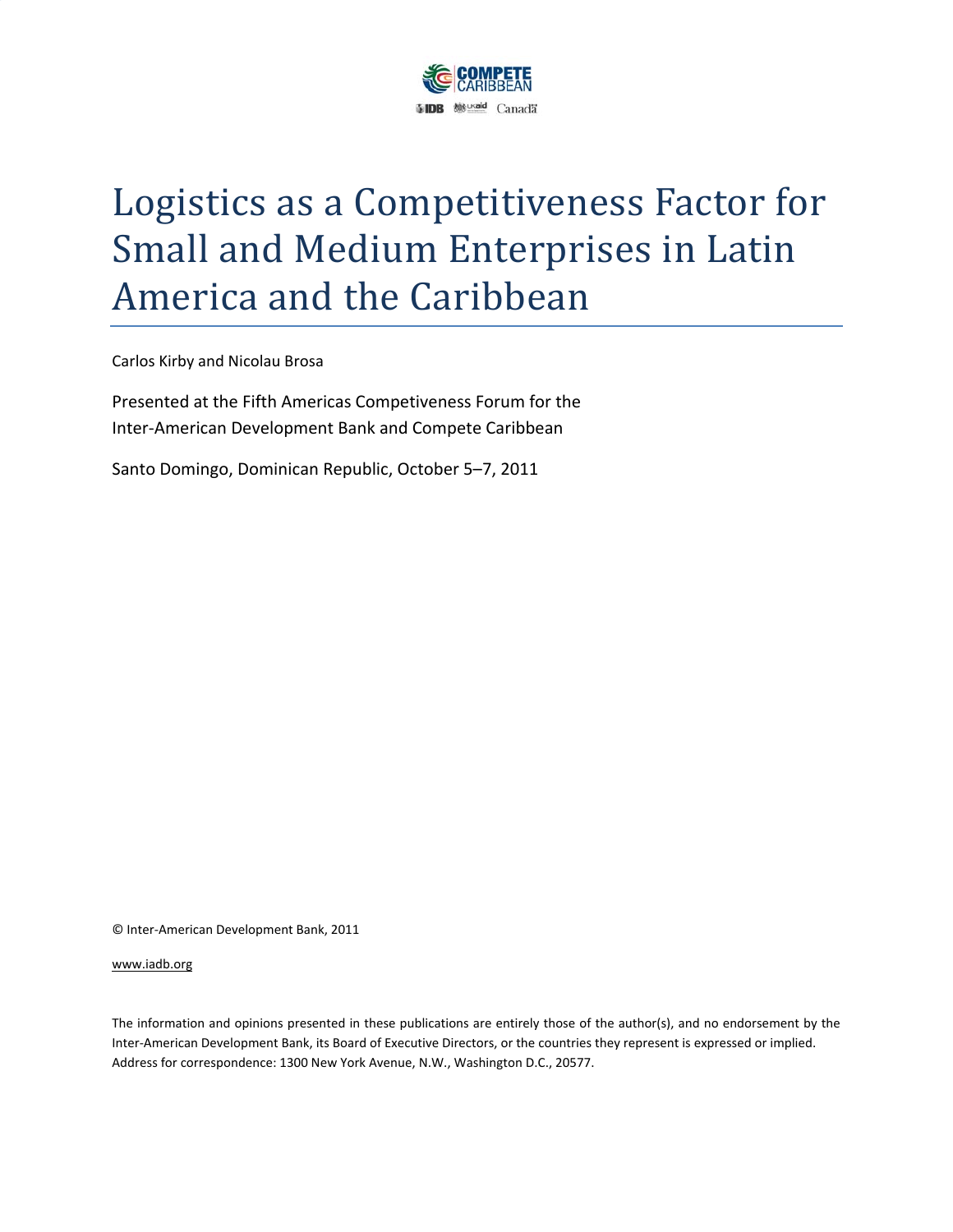

# **Abstract**

International trade has experienced substantial changes in the past decade. The opening of world markets, as reflected in the reduction of tariffs and the elimination of non-tariff barriers in the 1990s, has given rise to remarkable changes in trade activities. Nowadays, it is common practice for companies to source, manufacture, and market their products beyond their own country's borders.

The logistics industry is one of utmost relevance and principally serves as a motor of private sec‐ tor development and growth of the economic sectors of a country or region. A logistics industry that is efficient and accessible to everyone is a key element for companies in a country or region in general, and its small‐ and medium‐sized enterprises (SMEs) in particular, to successfully compete in this new global context.

Despite improvements in Latin America and the Caribbean (LAC) in recent years, structural logis‐ tics problems persist, creatingobstacles to exports for firms in the region, particularly SMEs. This paper emphasizes the main challenges faced by the logistics industryand proposes interventions to address these challenges. Moreover, on the basis of case studies the region, the paper ana‐ lyzes what measures can be taken by SMEs to improve their logistics capacity, thereby improv‐ ing their export potential.

This paper was translated from Spanish to English by Monique Vaughan and benefitted from the editorial input of Sheila Mahoney and Rolando Trozzi.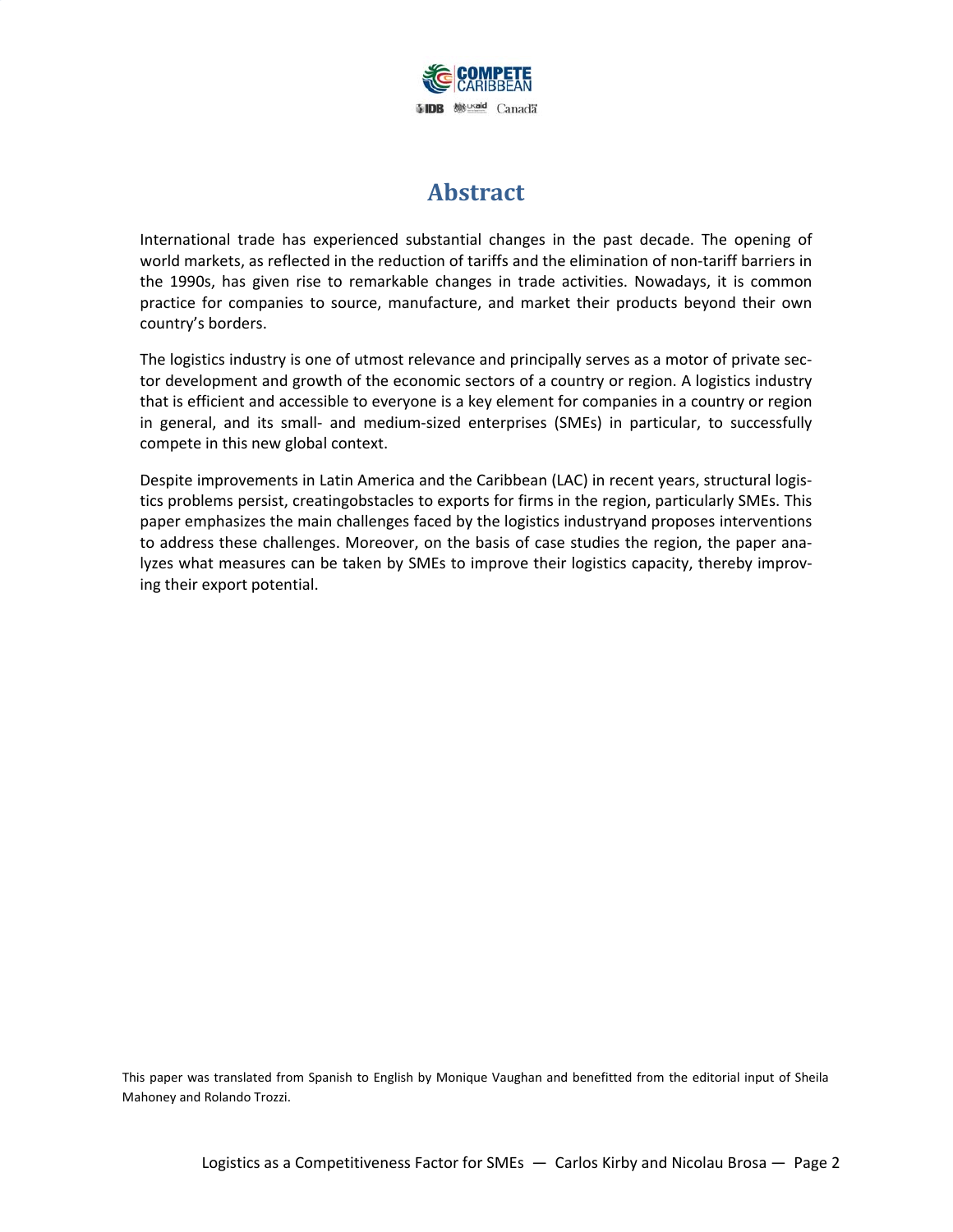

# **Table of Contents**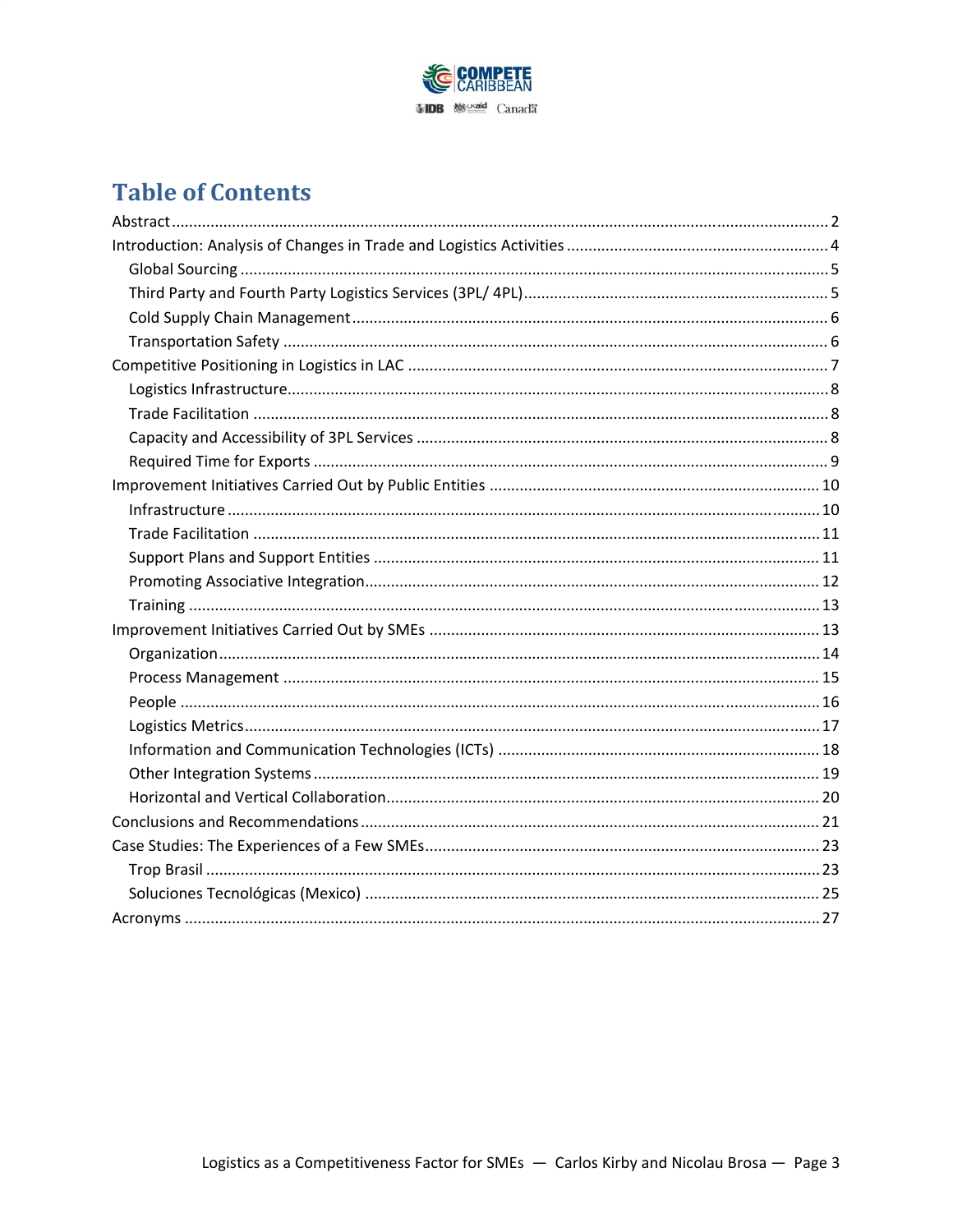

# **Introduction:Changes in Trade and Logistics Activities**

International trade has experienced substantial changes in the past decade. The opening of world mar‐ kets, as reflected in the reduction of tariffs and the elimination of non-tariff barriers in the 1990s, has given rise to remarkable changes in trade activities. This opening of the world markets, and the resulting globalization of supply chains,has required a set of structural changes that the logistics industry has had to respond to.

Currently, the world´s major economies are ever more open to trade. Thus, expressed in constant U.S. dollars, world trade grew 6.0 percent annually between 1971 and 2010 (doubling every 12 years), while GDP grew 3.4 percent annually (doubling every 20 years). As a consequence, world trade as a percentage of GDP rose from 20 percent in 1971 to 51 percent in 2010.<sup>1</sup>



#### **Figure 1. World Trade as a Percentage of GDP**

*Source: World Trade Organization (WTO). Statistics Database, consulted in 2011.*

Such an evolution of world trade and global competitiveness has given rise to high and complex de‐ mands for logistics services.

As currently understood, logistics is a broad concept defined as "that part of the supply chain manage‐ ment that plans, implements, and controls the efficient and effective forward and reverse flow and storage of goods, services, and related information between the point of origin and the point of consumption in order to meet customer's requirements."<sup>2</sup>This definition includes terms such as "service" and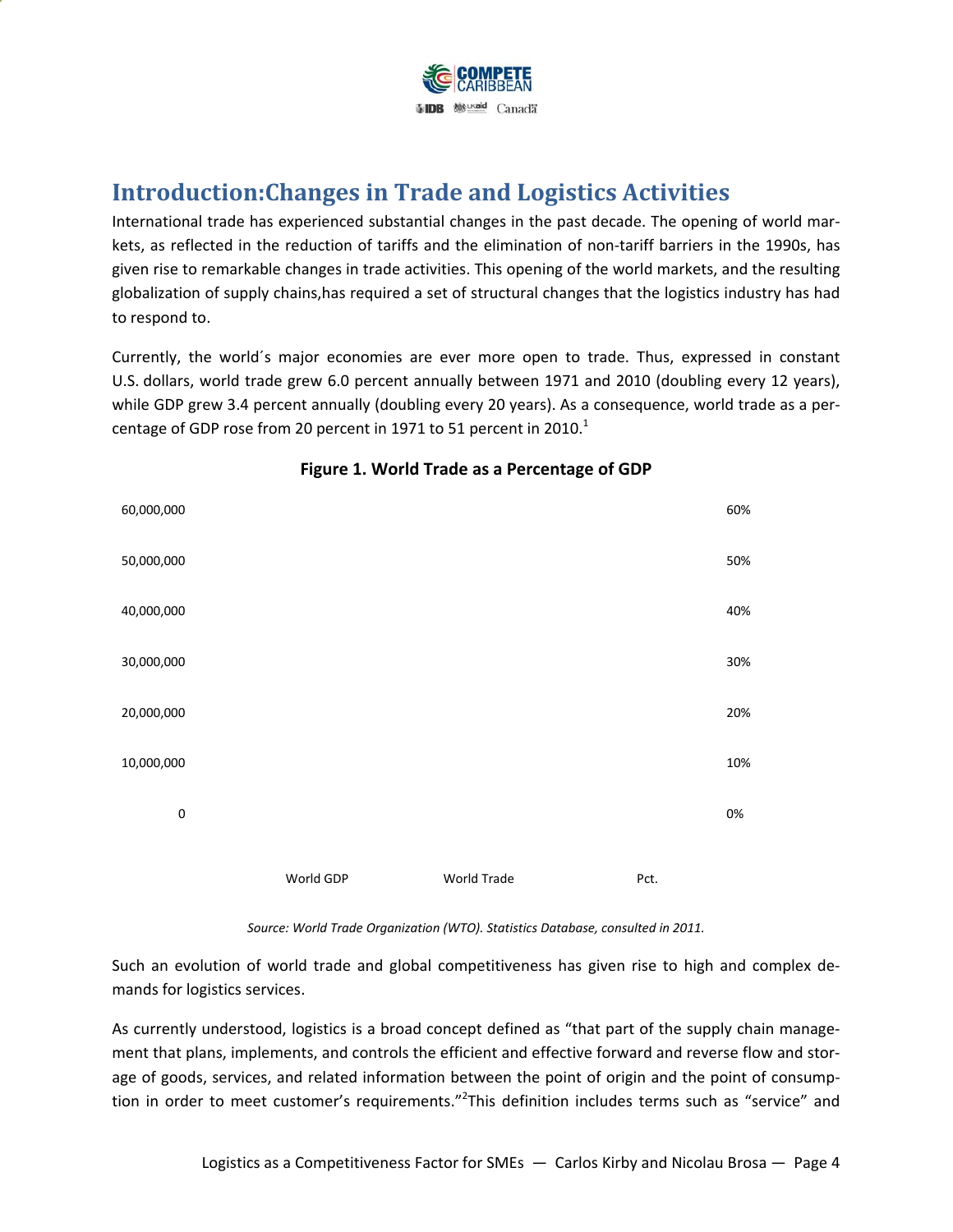

"information" that go beyond the simple transportation of goods. Nowadays, supply chain management (SCM) is a fundamental element of a company's performance, particularly companies with a significant export business.

Within this context, it is important to become familiar with some of the key factors affecting the development of logistics. In the next pages we define these factors in detail and explain their importance within the context of increased global trade.

#### **Global Sourcing**

Global sourcing is the practice of sourcing goods and services across national boundaries in what has become a global market. It refers to the ultimate goal of exploiting global efficiencies, which may have their origin in low‐cost labor or raw materials, but also in other factors such as tax breaks or low tariffs. This trend must be taken into consideration by any SME wanting to take the next step toward growth and develop activities in the global trading arena.

Despite the solid and continued growth of global sourcing, companies still face challenges when it comes to some of the essential aspects of sourcing.For example, tangible costs include increased expenses for customs, storage (higher inventory to account for the remoteness of a supplier/production hub), and transportation.Other costs are not as evident, such as those associated with non‐compliance with deliv‐ ery dates or possible cutbacks in product quality.

However, in the last fiveyears, there has been a sustained increase in acquisitions of goods and services from global suppliers or of manufacturing in far-off production hubs. The cost of resources has been a determining factor in choosing global sourcing. In fact, in certain industries, global sourcing is so common that it is no longer a competitive advantage and has become a prerequisite to competing in the market.

#### **Third Party and Fourth Party Logistics Services (3PL/ 4PL)**

The Council of Supply Chain Management Professionals (CSCMP) definesa**3PL provider** as "a firm which provides multiple logistics services for use by customers. Preferably, these services are integrated, or 'bundled' together by the provider. These firms facilitate the movement of parts and materials from suppliers to manufacturers, and finished products from manufacturers to distributors and retailers. Among the services which they provide are transportation, warehousing, cross-docking, inventory management, packaging, and freight forwarding."<sup>2</sup> Among these services, the three areas most outsourced by client companies are transportation (maritime, air, or land), warehousing, and inventory manage‐ ment. One step ahead of 3PL services are **4PL services**, which provide a higher level of outsourcing of the supply chain, since the provider manages the optimization of a logistics chain, which includes suppli‐ ers, clients, and even clients of clients.

The total or partial outsourcing of a company's logistic activities through a 3PL or 4PL service allows the company to concentrate on its core business, which is equally a source for savings in this area (given its business volumes, the external provider captures larger synergies and can offer highly competitive ser‐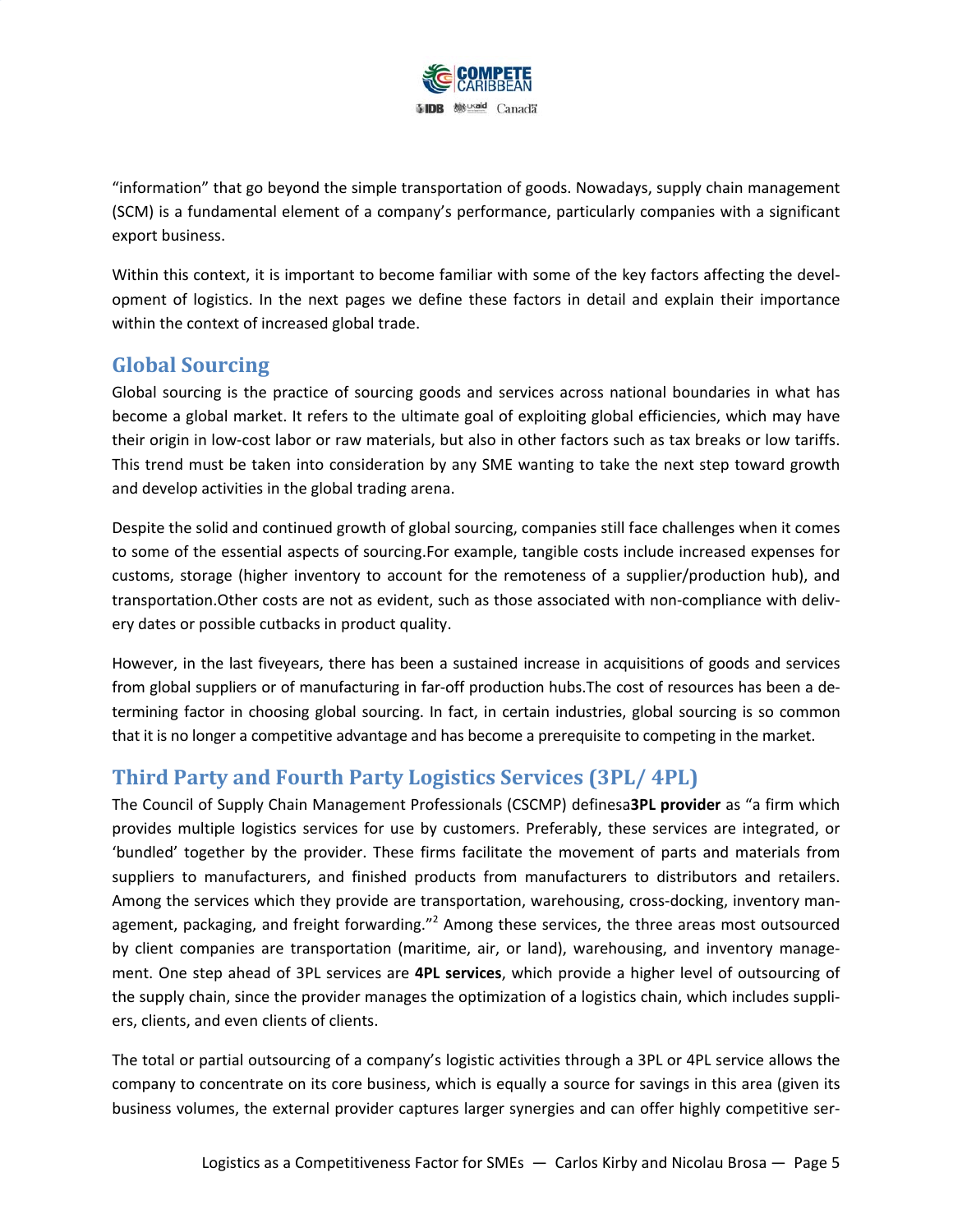

vice fees). A successful relationship with a 3PL or 4PL service provider is a result of viewing this provider as an extension of one's own business. This type of service allows an SME to initiate a process of inter‐ national expansion without the need to overstaff its export activities.

#### **Cold Supply Chain Management**

Many products need to be kept at specific temperatures to be properly preserved, including perishable food products and most pharmaceutical products.

Proper management of a cold chain is critical to guarantee the competitiveness of a manufacturing company in international markets. This is especially relevant for SMEs that are trying to develop a new market. Those products that are properly preserved have a longer life span and are considered higher quality. As a result, they receive better acceptance in developed countries, which facilitates their access to the market and allows them to be sold at a higher price per unit. For this reason, expenditures as‐ signed to the proper preservation of perishable food items throughout the cold supply chain must be considered an investment rather than an expense.

The high cost of refrigeration facilities limits the possibility of SMEs having their own infrastructure and is the reason why it is common to use third party facilities and vehicles to handle products that need to be maintained at controlled temperatures.

#### **Transportation Safety**

In this scenario where logistics has gained importance as a propelling force of world trade, the safety of merchandise during transportation is a core element for its consolidation. On the one hand, the rise of cross border threats and unlawful activities has introduced an element of risk to international transac‐ tions. On the other hand, the liberalization of trade demands the fast shipment of orders and controlled transaction costs.

In response to this control versus facilitation dichotomy, the World Customs Organization (WCO) has de‐ veloped the SAFE Framework of Standards, which intends to ensure and facilitate world trade through the establishment of principles and standards that have to be transferred by member countries to their re‐ spective legal systems. The goal is to take the measures needed to secure the integrity of freight throughout the supply chain against threats such as theft, piracy,and terrorism without hindering global trade. In this sense, regular activities include the accreditation of all those actors participating in the supply chain, the monitoring of cargo shipments, the notification of customs of the contents of cargo prior to its arrival in a country of destination, and the use of seals to prevent tampering between inspections.

SMEs that plan to initiate export trade must take these requirements into account when making interna‐ tional shipments. In this sense, having the support of a 3PL or 4PL service provider externalizes the diffi‐ culties that go hand in hand with the mentioned requirements. Furthermore, given the extensive experience of 3PL and 4PL service providers in logistics, management tends to be more effective.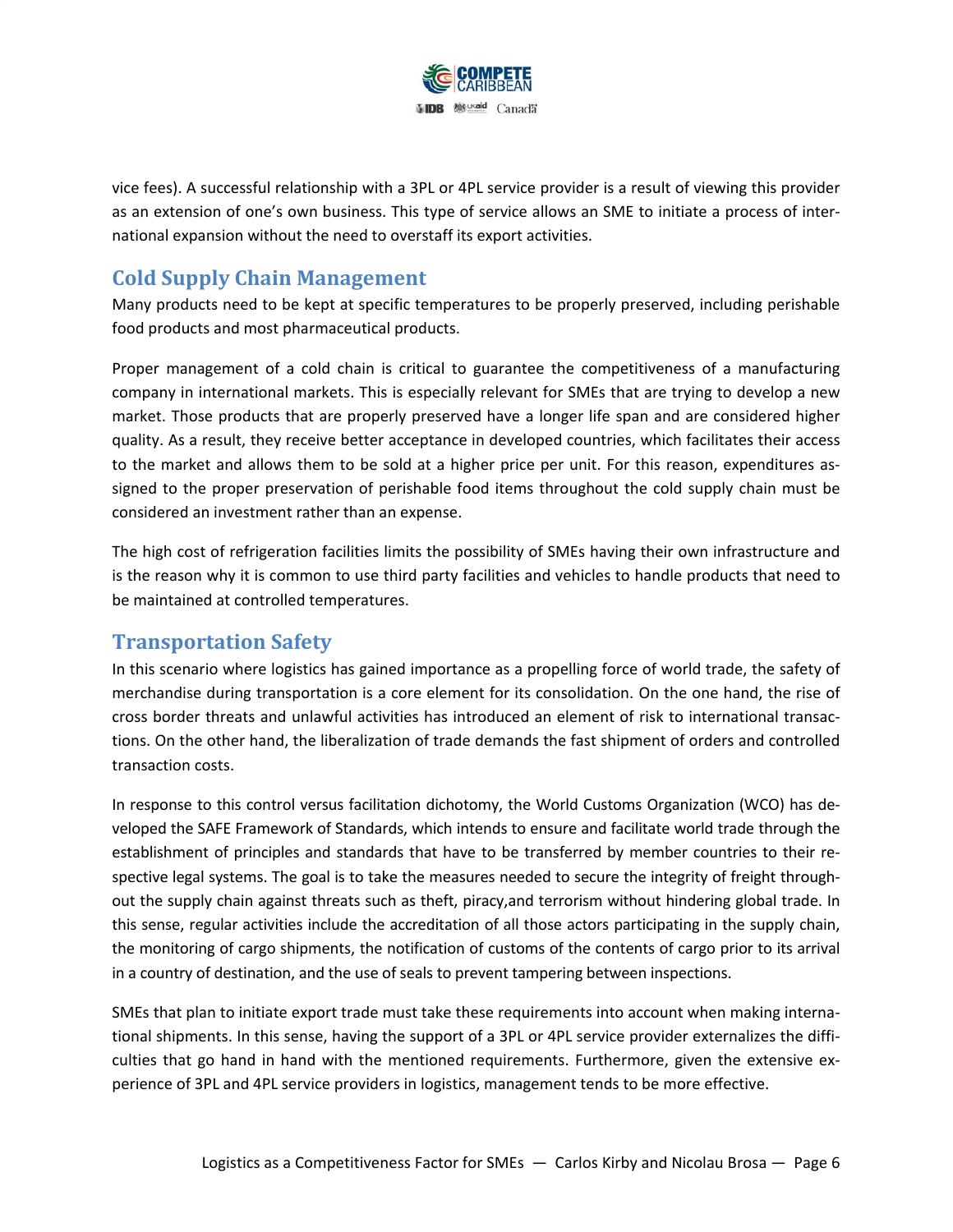

# **Competitive Positioning in Logistics in LAC**

In this section we reflect on factors that influence the logistics competitiveness of companies in LAC.<sup>3</sup>Our objective is to identify gaps in comparison to regions considered benchmarks in logistics services that can then be resolved. Additionally, similarities and differences with other emerging regions in the world are identified.

A country or region's logistics efficiency is directly determined by the levels of development of its infra‐ structure but also by its standards and regulations framework and the quality and accessibility of its logistics services. The Logistics Performance Index (LPI) is an indicator<sup>4</sup> that was developed by the World Bank to assess the level of logistics development of a given country or region based on the evaluation of concepts such as the efficiency of the customs clearance process, the quality of transport offerings, the volume of logistics infrastructures, the ease and accessibility of hiring transportation, the quality of lo‐ gistics services, the ability to track and trace shipments (traceability), and the timeliness of shipments reaching their destinations.

In Latin America and the Caribbean, a positive evolution has been recorded for the LPI score, which went from 2.50 in 2007 to 2.74 in 2010. This places the region in a similar position to that of Central Asia and Eastern Europe (2.74) or East Asia and the Pacific (2.73), clearly surpassing other emerging regions in the world.





*Source: The World Bank 2011. Trading Across Borders report.*

However, there still exists a major gap compared to those regions considered benchmarks in logistics (3.87 in the United States and Canada; 3.80 in the European Union in 2010).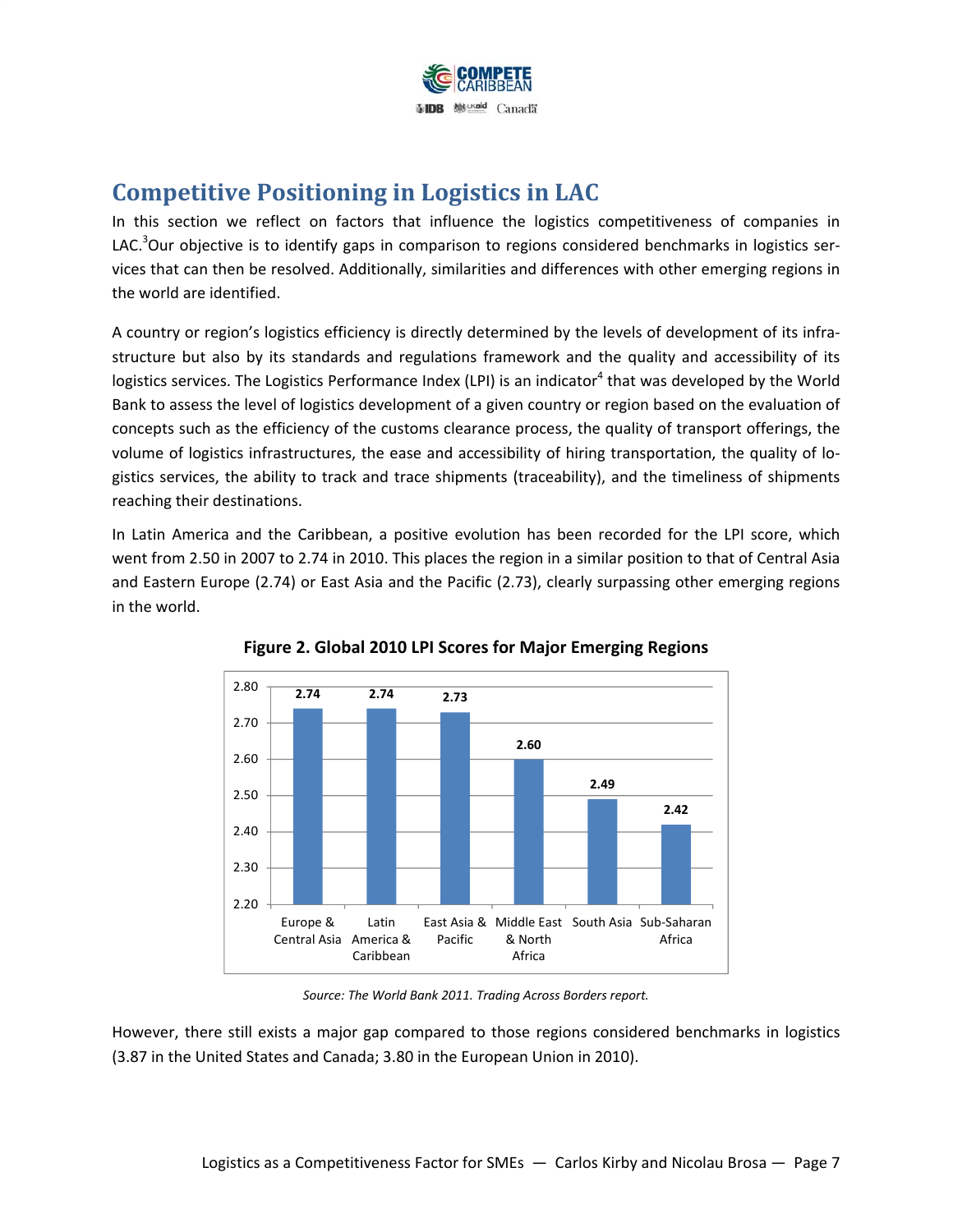

#### **Logistics Infrastructure**

According to the qualified opinion of industry professionals,<sup>5</sup> the logistics infrastructure in LACis no more of a constraint to the development of foreign trade than it is for other emerging regions.The quantita‐ tive data support this conclusion, since the logistics infrastructures of LAC countries have been assessed as being superior to those of other emerging regions. In fact, a regional LPI score for infrastructure of 2.46 places the region in a position that is very close to the average for mid-tohigh-level income countries (2.54).

Noteworthy, however, is the cold chain infrastructure. As mentioned earlier, the development of refrigera‐ tion facilities is costly, thereby making the utilization of third party facilities and vehicles common when it comes to handling products that require controlled temperatures. The availability of these types of facilities and vehicles is very limited in the region, which restrictsexports of perishable food goods to value‐ added markets such as the European Union, the United States,and Canada. The development of advanced logistics services in the region, including those providing adequate cold chain management,would improve the perceived and real quality of perishable goods exported from the region.

#### **Trade Facilitation**

Public administration plays an important role in facilitating trade relationships by establishing the condi‐ tions required to promote commercial exchange beyond national borders. This is a critical factor that has a great influence on trade. In fact, the costs and time involved in government agency processes may cancel out any potential benefits of large infrastructure investments.

In Latin America and the Caribbean, the diverse trade facilitation processes show levels that are consid‐ erably lower than those of developed countries. An export transaction requires 52 percent more documentation than Organisation for Economic Cooperation and Development (OECD) countries, 111 percent more time, and a cost (per container) that is 32 percent higher. For import transactions, these figures are 61 percent, 129 percent, and 39 percent, respectively. <sup>6</sup>International organizations such as the Inter‐American Development Bank (IDB) and the World Bank have initiated programs aimed at address‐ ing some of these difficulties in several countries of the region.

#### **Capacity and Accessibility of 3PL Services**

The capacity and accessibility of 3PL services is critical to a country's international competitiveness.There is a wide offering of 3PL services in Latin America and the Caribbean since the region has the world's main actors in this industry. Indeed, it is a business that grows at rates higher than those of the region's economies and even doubles them in some countries. A remaining problem, however, is that SMEs do not benefit from these services. Given the smaller volumes that these SMEs handle, it is com‐ monplace that larger operators decline to provide them services or, if they do offer their services, rarely can SMEs benefit from more appealing rates. Moreover, there is an absence of local logistics operators catering specifically to SMEs.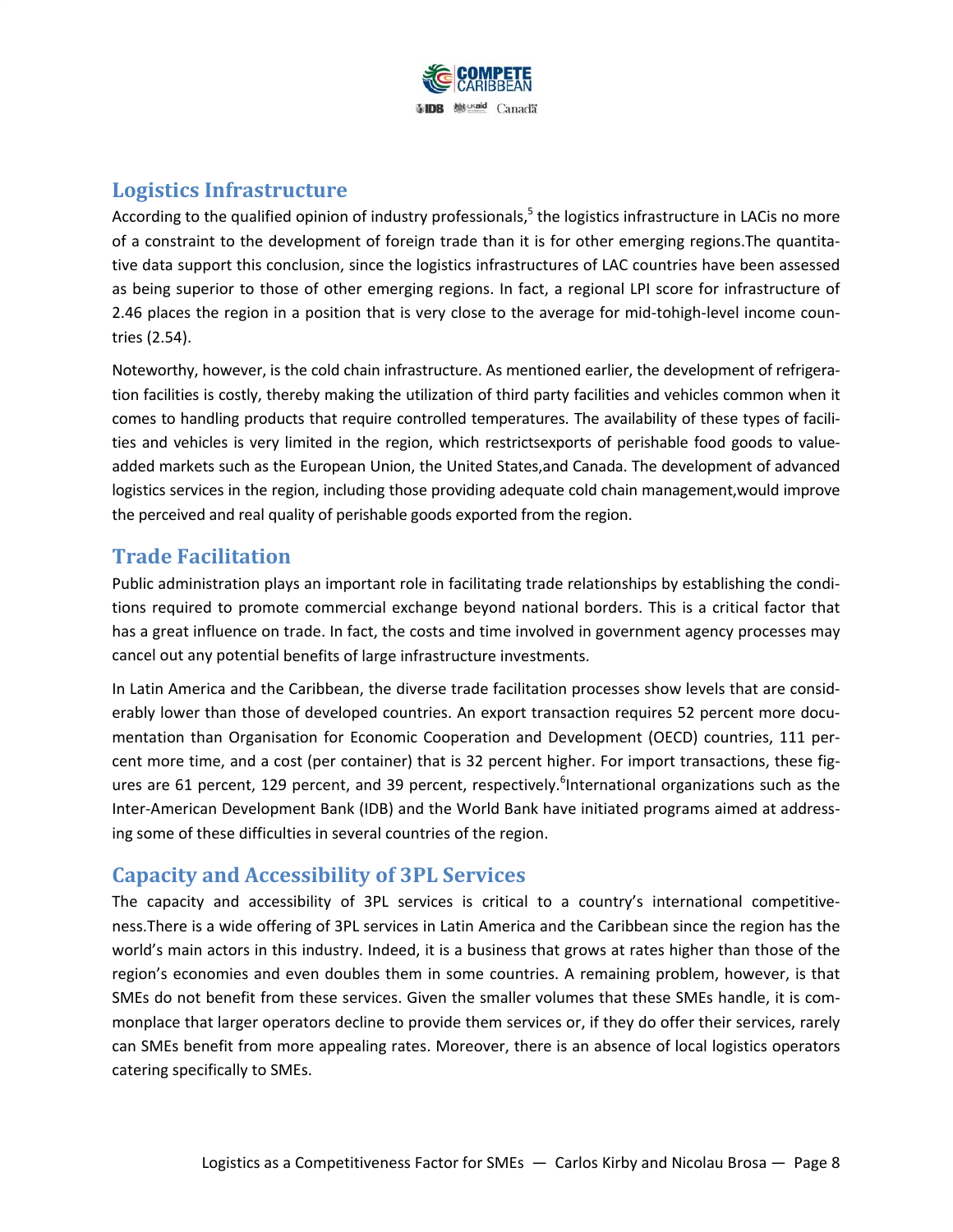

Promoting freight consolidation through industry-specific organizations or policies that promote the development of a local logistics industry that goes beyond large operators should help overcome this situation, making these services more accessible to the region's SMEs and, as a last resort, facilitating their access to world markets.

In this context, it becomes important to develop training offerings specifically in logistics, since the only way that an industry of this type can truly become competitive is if its workers receive adequate training.

#### **Required Time for Exports**

In Latin America and the Caribbean it takes an average of 18 days to move a container to a port of de‐ parture,<sup>7</sup> while the average for OECD countries is 10.9 days. The number of documents required is 6.6 (4.4 in OECD countries) and the processing cost per container is US\$1,228 (US\$1,059 for OECD coun‐ tries). These figures improve the total aggregate for emerging areas in the world, but do not make up for the proximity of some of these areas to key markets such as the European market with high levels of purchasing power, or the Asian market, where a large portion of the world population is concentrated. To gain competitiveness as exporters, it is necessary for the region's countries to continue to work on reducing processing times, bureaucracy, and costs to reach the benchmark values of OECD countries.

| <b>Region</b>                          | <b>Days</b> | <b>Docs</b> | Cost (US\$) |
|----------------------------------------|-------------|-------------|-------------|
| <b>OECD</b>                            | 10.9        | 4.4         | 1,059       |
| Latin America and the Caribbean (LAC)  | 18.0        | 6.6         | 1,228       |
| Middle East and North Africa (MENA)    | 20.4        | 6.4         | 1,049       |
| <b>East Asia and Pacific</b>           | 22.7        | 6.4         | 890         |
| <b>Eastern Europe and Central Asia</b> | 26.7        | 6.4         | 1,652       |
| <b>South Asia</b>                      | 32.3        | 8.5         | 1,512       |
| Sub-Saharan Africa                     | 32.3        | 7.7         | 1,962       |

#### **Table 1. Days, Documents, and Costs to Export in Different Emerging Regions**

*Source: The World Bank "Doing Business" Trading Across Borders Report, consulted in June 2011.* 

An overall view of the export potential of a region includes the number of days for maritime transit to the port of destination and the number of days for domestic transit in the export process. Table 2 shows that,because of their geographical location, companies based in Latin America are in a favorable position compared with companies in other emerging economies in terms of exports to the United States.This is not, however, true in the case of exports toward Europe or Asia.<sup>\*</sup>

For domestic freight segments, the average for the region was used instead of that corresponding to the country. For maritime segments, it was assumed that a regular destination port for exports with a determined origin would be used (Rotterdam / Naples in the EU; New York / Los Angeles in the US, according to origin). Source for calculation: Sea.Rates.com, Sea Freight Exchange database on duration of domestic transit. Available at: <http://www.searates.com/container/transit/> [search: June 2011].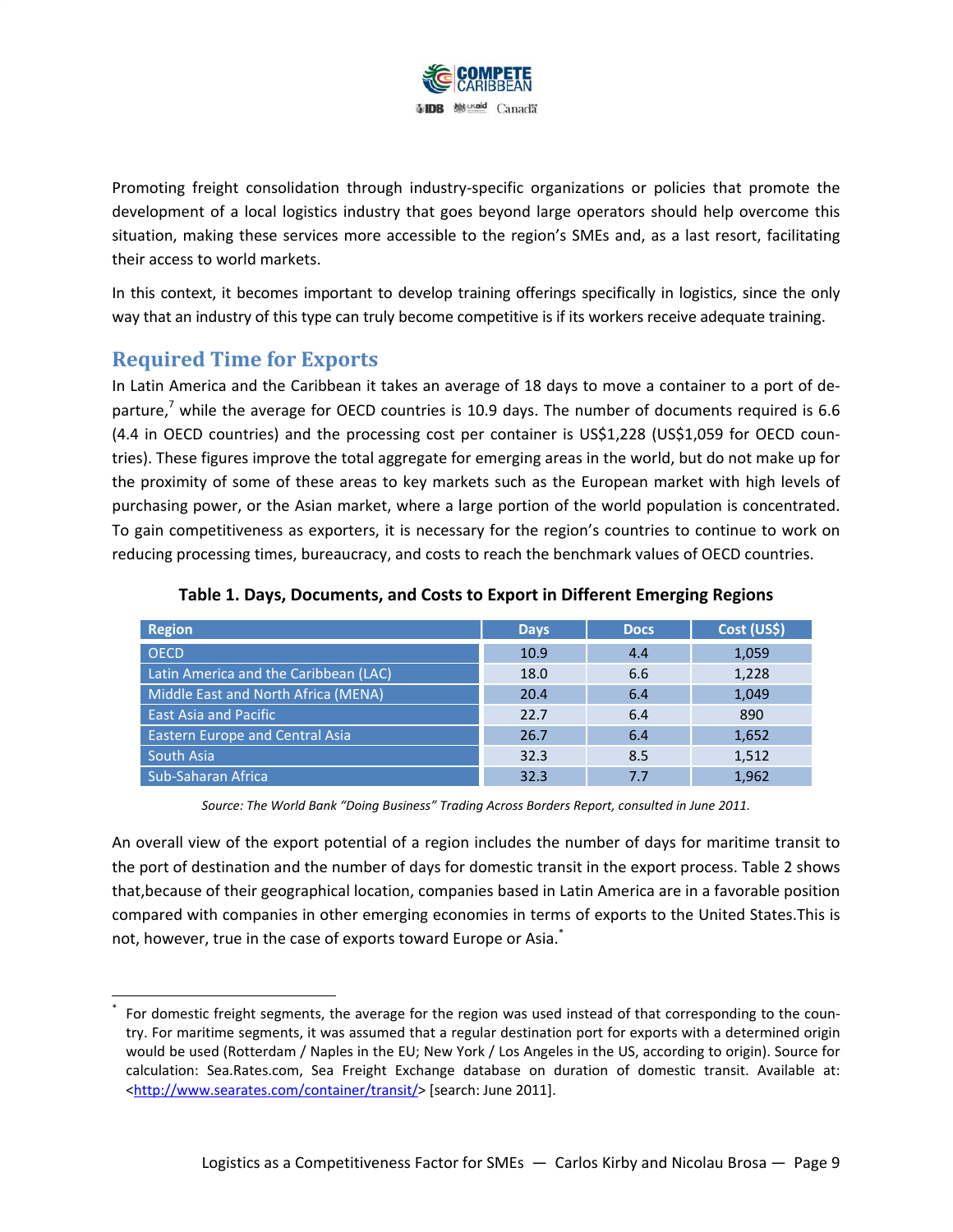

#### **Table 2. Average Export Transit Times (in days) from Different Emerging Regions to the European Union and the United States**

| <b>Destination</b>   | <b>European Union (EU)</b> |          |              | <b>United States (US)</b> |          |              |
|----------------------|----------------------------|----------|--------------|---------------------------|----------|--------------|
| <b>Origin</b>        | <b>Domestic</b>            | Maritime | <b>Total</b> | <b>Domestic</b>           | Maritime | <b>Total</b> |
| Alexandria (Egypt)   | 20.4                       | 4.0      | 24.4         | 20.4                      | 16.0     | 36.4         |
| Santo Domingo (DR)   | 18.0                       | 13.0     | 31.0         | 18.0                      | 4.0      | 22.0         |
| Cartagena (Colombia) | 18.0                       | 15.0     | 33.0         | 18.0                      | 6.0      | 24.0         |
| Santos (Brazil)      | 18.0                       | 17.0     | 35.0         | 18.0                      | 15.0     | 33.0         |
| Dakar (Senegal)      | 32.3                       | 8.0      | 40.3         | 32.3                      | 11.0     | 43.3         |
| San Antonio (Chile)  | 18.0                       | 23.0     | 41.0         | 18.0                      | 15.0     | 33.0         |
| Mumbai (India)       | 32.3                       | 13.0     | 45.3         | 32.3                      | 25.0     | 57.3         |
| Hong Kong (China)    | 22.7                       | 23.0     | 45.7         | 22.7                      | 20.0     | 42.7         |

*Note numbers in red denote origination in LAC. Source: The World Bank "Doing Business" Trading Across Borders Report, consulted in June 2011.* 

In any case, there are significant differences between countries in the region in terms of the efficiency of export processes during domestic transit. Thus, in addition to the United States and Canada, other countries that stand out for their good practices include the Dominican Republic, Panama, Mexico, Peru, Argentina, and Brazil. Countries such as Chile, Paraguay,and Venezuela need to improve in this area.

# **Improvement Initiatives Carried Out by Public Entities**

The logistics capacity of an SME plays a key role in the success or failure of the process of going interna‐ tional. In this sense, there are several actions that public entities of every country can carry out to im‐ prove the logistics competitiveness of its SMEs. These actions cover everything from infrastructure de‐ velopment to the promotion of trade facilitation policies or of associative integration between SMEs, as well as supporting logistics education and training. This section explains some of these activities through an illustration of real success stories in countries of the region.

#### **Infrastructure**

For a country's logistics sector to function properly there needs to be adequate infrastructure. Most of the countries in LAC have understood this and have assigned a large portion of their budgets to infra‐ structure investments.

**Logistics platforms**— apart from roadways, railway networks, and ports— are a specific type of infra‐ structure of great magnitude. They are points in which logistics activities are concentrated, where tasks performed include warehousing, packaging, or consolidation of cargo and where services are provided to carriers. Additionally, they represent a key instrument as logistics education facilities, since they help improve the level of logistics training of firms and professionals in their areas of competence.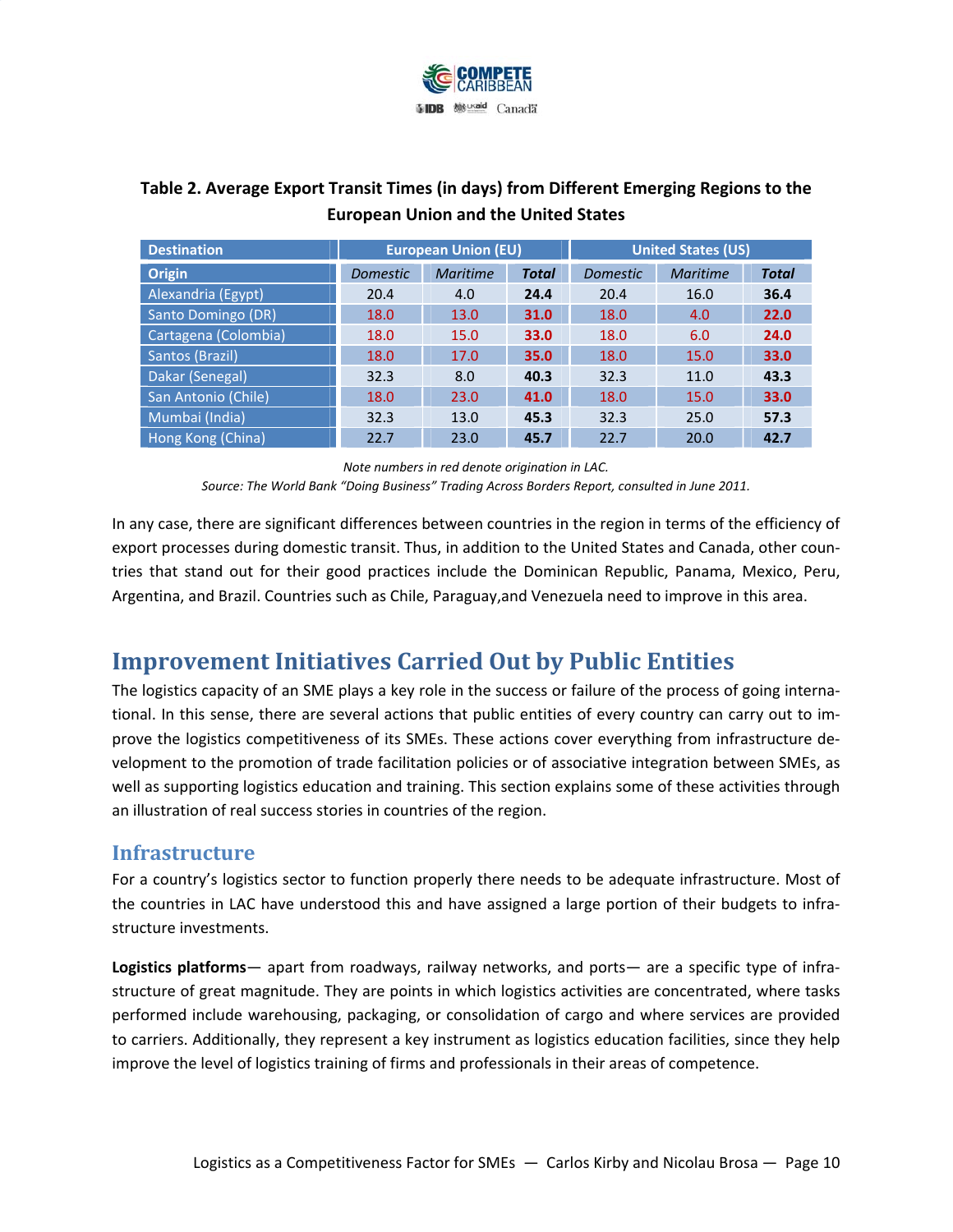

In LAC, the development of logistics platforms is still limited, but in those places where they have been set up they have proven to be a decisive component for disseminating industry best practices, particularly to SMEs.

In**Brazil**, for example, several states have used public–private partnership (PPP)agreements to promote the implementation of logistics platforms, such as the Integrated Logistics Center of Sao Paolo. Similarly, other recent developments in this area have been carried out in the Western Amazon (interstate project), Manaus, Aguiarnópolis, Salguero, Juazeiro, Paranaguá, Guaíba, Rio Grande do Sul, Anápolis, and Goiás.

#### **Trade Facilitation**

#### **Development of Single Window Schemes**

In **Costa Rica**, the development of a Single Window automated system has been a significant step for‐ ward in export trade facilitation. The system has beenwidely acceptedby companies in the country, but mostly by SMEs, which now encounter less difficulties in initiating their export activities.

Similarly, in **Guatemala**, the Single Window for Exports (Spanish acronym: VUPE) fulfills the mission of centralizing and coordinating the institutions involved in export formalities and procedures, with the goal of facilitating the international commercialization of Guatemalan products, ultimately contributing to the improvement of the country's competitiveness. Some of the benefits the VUPE offers include an electronic export authorization service, container tracking, customized telephone assistance for export‐ ers, and electronic phytosanitary certification.

#### **Introduction of Customs Risk Management Techniques**

In the context of the accelerated growth of the movement of goods, the adoption of risk management techniques allows customs agencies to optimize resources without hindering commercial exchange. This system implies the acceptance that not all fraud attempts will be caught, but offers the best balance between costs and benefits. Additionally, it serves to minimize corruption since automation eliminates the autonomy of inspectors to decide which cargo to inspect.

#### **Support Plans and Support Entities**

#### **Development of SME Support Entities**

Aware of the importance of the internationalization of firms, numerous countries have organizations that support SMEs wanting to expand their activities to the export market, including Colombia, Costa Rica, Guatemala, Honduras, Nicaragua, and Panama, <sup>8</sup> among others. Promoting and developing entities with this profile are actions that have mid- to long-term results and have a high impact in terms of what it means to increase activities abroad for the country as much as for every company. From the perspec‐ tive of SMEs, it is important to know what export support entities are currently available in their country to maximize the benefits they can draw from those entities.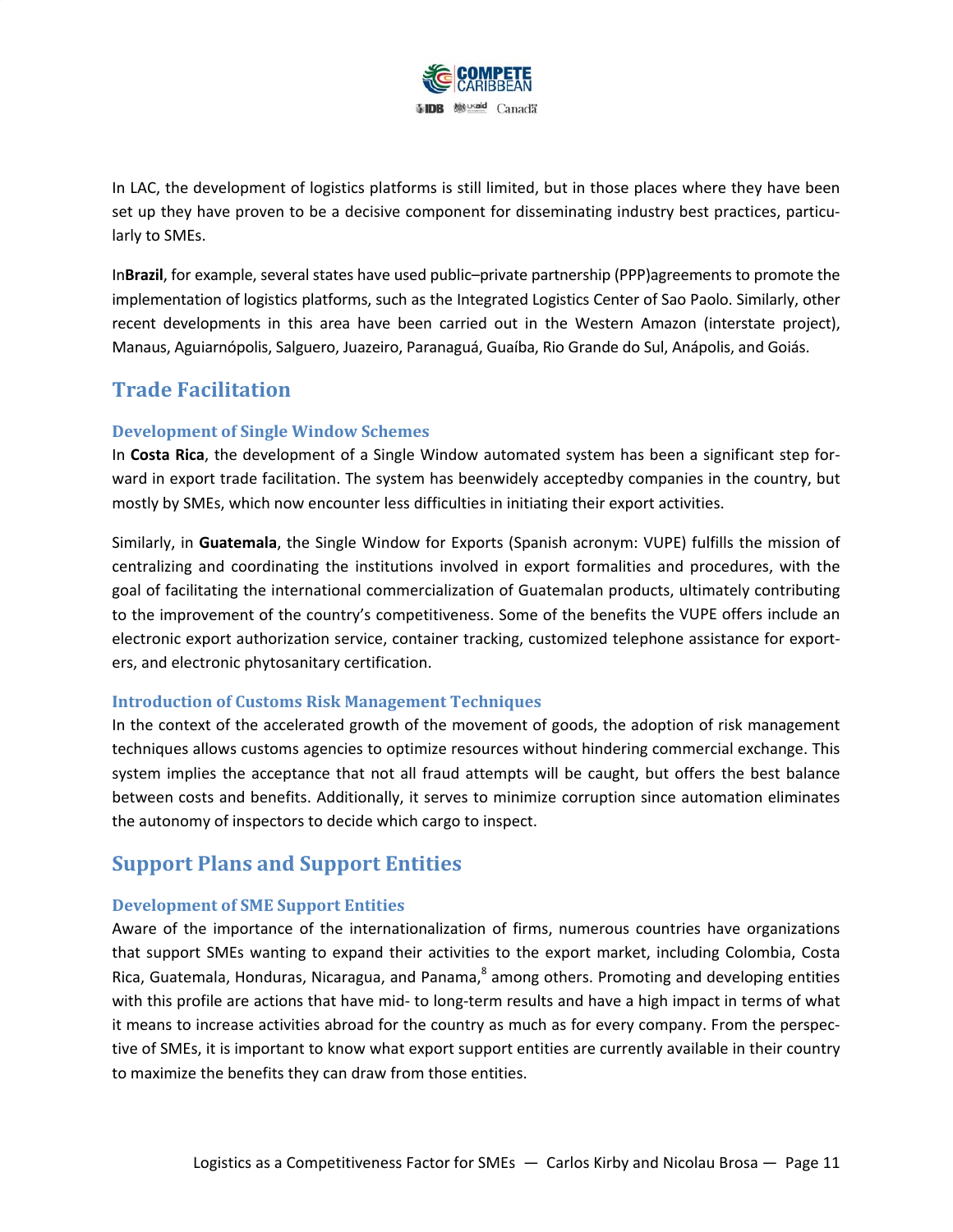

#### **Financial Stimulus Plans**

In **Brazil**, the goals of the Growth Acceleration Program (Spanish acronym: PAC) transcend outright in‐ frastructure development. In fact, the plan covers areas as diverse as incentives for foreign investment, financial stimulus plans for businesses, and programs to improve worker education. Ultimately, its pri‐ orities are to stimulate the productive efficiency of the economy's main sectors, drive technological modernization, accelerate growth of areas already under expansion, and activate areas that are run‐ down, thereby definitively increasing the country's competitiveness. Thus, the PAC has allowed Brazilian firms, many of which are SMEs, to grow in terms of logistics competitiveness, and therefore be better prepared to initiate export activities.

In the **Dominican Republic**, a program called PROMIPYME was created in 1997<sup>9</sup> to support the development of SMEs; the program is still in force. Furthermore, the Dominican Republic, in cooperation with the Inter‐American Development Bank, recently launched the FINPYME Export Plus program, which aims to facilitate improved access for SMEs to export markets.<sup>10</sup> Similarly, also worth mentioning is the Competitiveness and Innovation Promotion Program within the framework of the 2010–2030 National De‐ velopment Strategy, which many SMEs will be able to benefit from. Among the program's objectives are development of a regulatory environment that favors investment, and improved quality and competitiveness and expanded coverage of the transportation and logistics infrastructure, all of which are di‐ rected toward territorial integration, support of productive development, and competitive participation in world markets.

#### **Promoting Associative Integration**

The promotion of organizations that create alliances between SMEs belonging to the same industry or to a common region tends to bring about beneficial results.

In **Costa Rica**, the vertical integration<sup>11</sup> project has been successful in this sense. In 1999, it was discovered that over 200 transnational corporations operating in the country only purchased 5 percent of their inputs from the domestic market. Hence, the goal of improving the technological and productive capac‐ ity of Costa Rican SMEs was set so that they could become suppliers to transnational companies and meet their demand for products and services. An understanding of their needs was established through joint collaboration, and a work plan was determined for SMEs to meet these demands with the technical and financial support of local government and the IDB. As a result, 131 contracts were signed, three times as many as originally expected.

Another advantage of integrating SMEs in sector organizations is improved access to big logistics opera‐ tors and greater negotiating power. Their presence in a specific region tends to greatly contribute to the transfer of best practices in the sphere of logistics. In fact, big industry players are present in most coun‐ tries in Latin America and the Caribbean, but focus their activities on foreign transnational corporations and big customers in the region. Since their services are hardly affordable to SMEs, the transfer of knowledge and best practices is limited. A solution for this is finding synergies with other export SMEs‐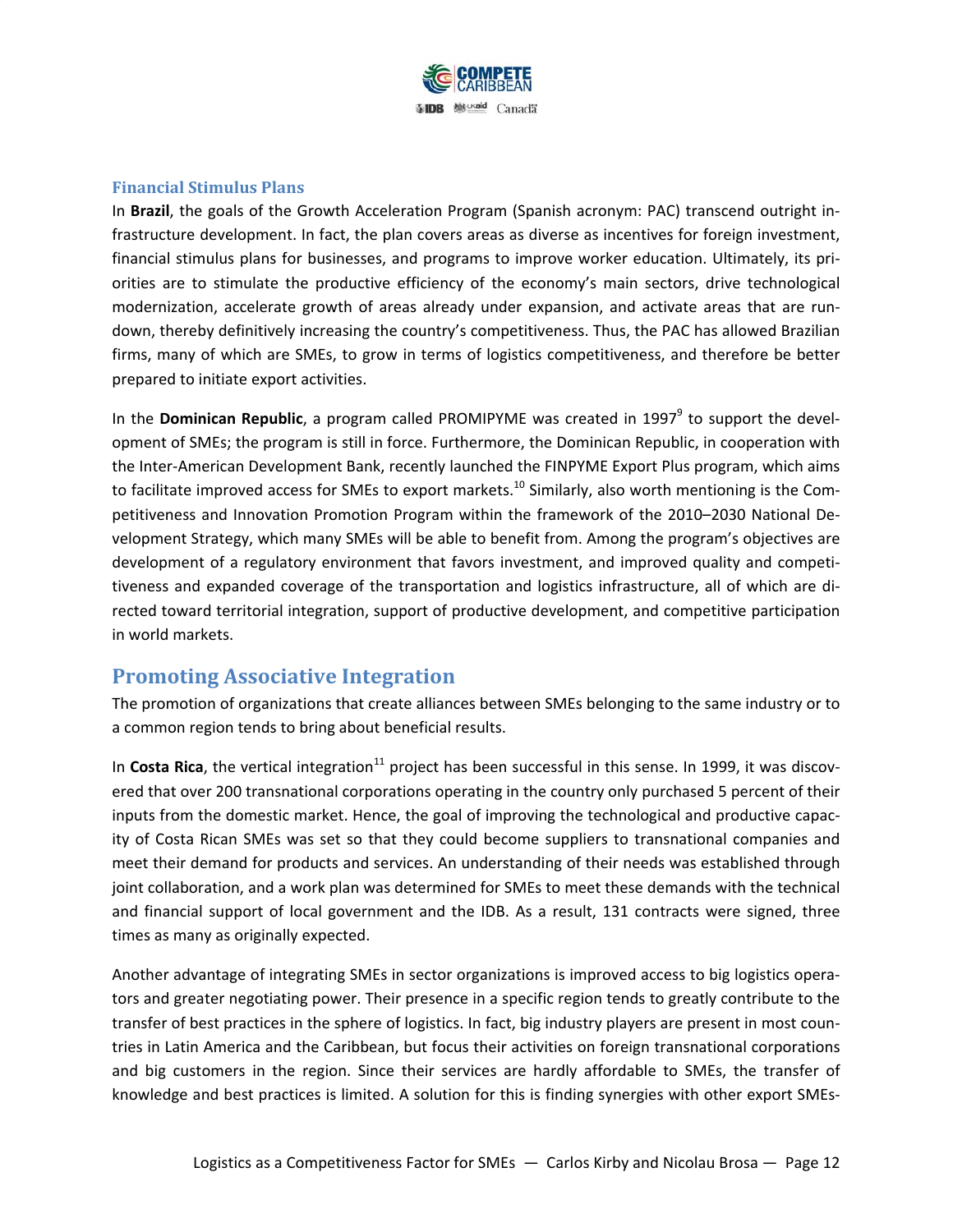

through these sector organizations. Freight consolidation allows for lower logistics costs while facilitat‐ ing access to these large international operators.

In **Argentina**, several small livestock farmers of Santa Fé Province that wanted to export their products grouped themselves into the Consortium of Small-Scale Meat Exporters of the Province of Santa Fé – Argentina (Spanish acronym: PROGAN). The consortium was originally developed as a support network for small farmers initiating export activities, but now its services cover the collaborative marketing and distribution (logistics) of their products.<sup>12</sup>

Further, through joint financing with the IDB, Argentinahas implemented an integrated traceability system for cattle meat that provides the proper infrastructure in terms of information and communication technologies (ICT) needed to update, manage, and safely handle information about every animal and every cut of beef.<sup>13</sup>

#### **Training**

Educational offerings in logistics are a fundamental element of spreading and adopting best practices. There are currently very few offerings of logistics training in LAC, and it is usual for informal learning to take place on the job in the case of technical positions and managerial posts.

Although the results of education in logistics are only perceptible in the mid to long term, the govern‐ ments of countries in the region that have set training among their priorities have started to see the rewards of a mass of workers that are better prepared to meet the requirements of their jobs. This is the case in Ecuador, for example, where the Professional Training and Education Technical Secretariat offers different courses in logistics, warehousing, and transportation.<sup>14</sup>

## **Improvement Initiatives Carried Out by SMEs**

The internationalization of SMEs in Latin America and the Caribbean is usually not an easy process, but it turns out to be critical because of its social, economic, and regional impact. Small and medium enter‐ prises create 73 percent of employment and generate 60 percent of the economy's value added in the region.<sup>11</sup>A successful internationalization process would increase the customer and supplier base, support better production and distribution technologies, and diversify risks. All of this definitely improves the profitability of an SME, making it more competitive in the global environment and therefore more feasible in the long run.

Logistics plays a crucial role in the growth of SMEs, especially when they decide to reach out to markets outside of their country. In fact, the optimization of supply chain management within a firm is an ele‐ ment that will determine the success or failure of its internationalization process.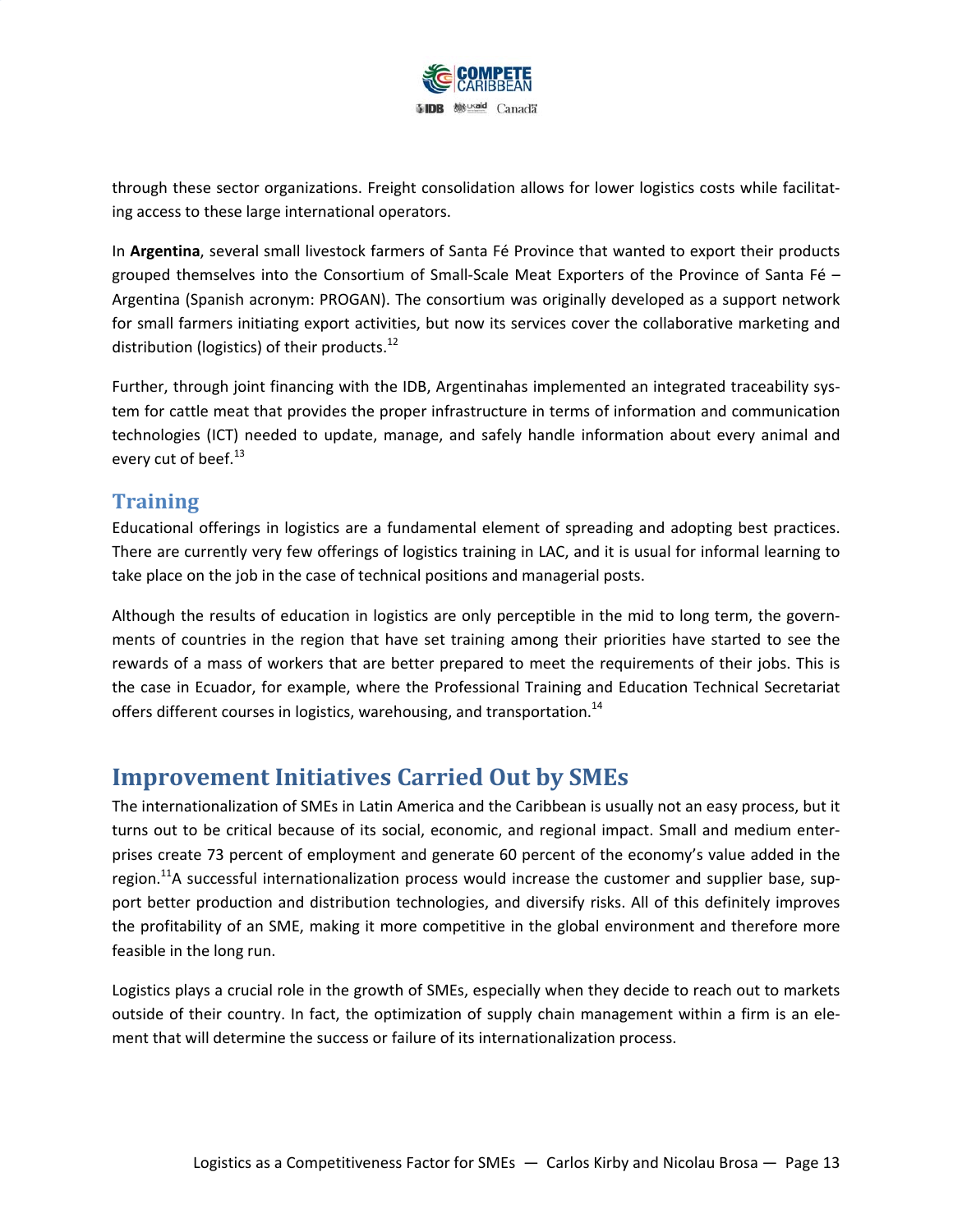

In this sense, the logistics performance of SMEs can, to a great extent, be correlated to the leverages and drivers of any company or organization, even if those characteristics related to its size can accentuate the relative importance of some of them, influencing their logistics strategies and policies.

This section reviews those elements that contribute to the implementation of an efficient logistics operation that favors the achievement and maintenance of a competitive advantage. This proposition can contradict the classic view of logistics as a mere cost center.

#### **Organization**

According to the experiences of the authors in the region, the most common organizational structure used in SMEs is the classical distribution by functional departments. This type of organization is characterized by areas that specialize in a determined function, namely sales, production, finance, operations (logistics), etc. Each area is responsible for a specific part of the process, creating the interfaces required to interact with all other functional areas. While this type of organization can apparently be useful, to optimize every operation, it generally shows a lack in specificity in terms of responsibility over the entire process, while introducing inefficiencies in communication.<sup>15</sup>

To attempt to overcome these difficulties, best-in-class organizations use powerful integration systems based on management processes and indicators supported by technology, as well as organizational units oriented t toward busin ess processes s, or combine e them both.

Moreover, a priority issue in this sense is the recognition of the integrating role that logistics plays in a business. This presupposes raising the role of this function from a traditional management view, which describes it as the pure execution of transport and warehousing operations, to a function of Supply Chain Management that links with strategy and business planning to define and implement logistics strategies. Authors such as Chopra<sup>16</sup> and Gattorna,<sup>17</sup> among others, have described the importance of a supply chain that is strategically aligned with the business.





*Source: A Author elaborat tion*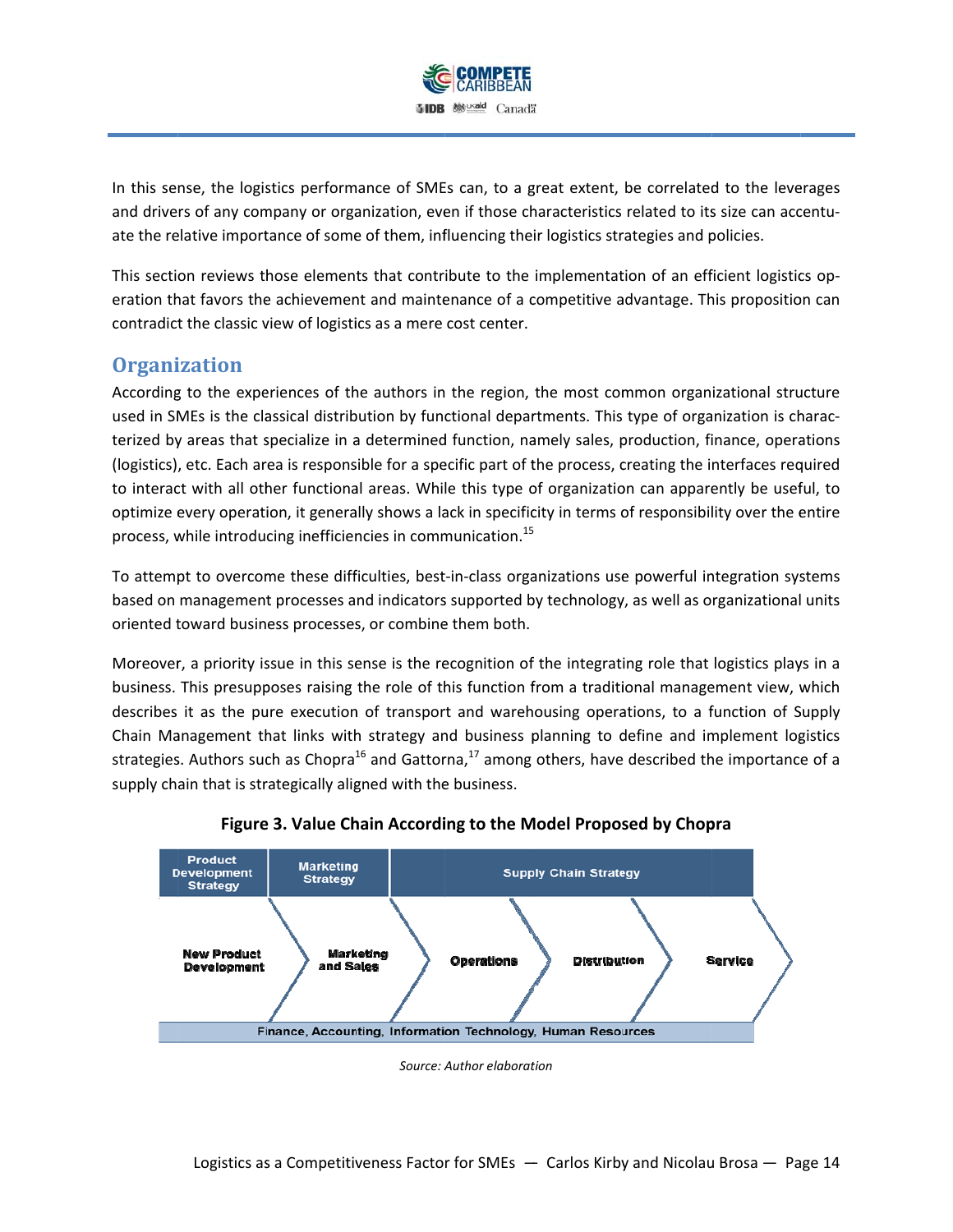

#### **Process Management**

Business process management arose as a response to the traditional approach of Taylorism, which divides labor in a company into responsibilities. Its purpose is to align operations with the objectives of the customers and the business. The models for quality (for example, ISO 9000:2000) and for business excellence (for example, the European Foundation for Quality Management [EFQM] or the Malcolm Baldrige Model) have exhibitedthe importance of process management for over two decades. The ultimate goal of process management is to ensure that all of the processes in an organization are developed in a coordinated manner, improving the effectiveness and satisfaction of all interested parties, such as customers, shareholders, personnel, and suppliers, and even society at large.

In the sphere of operations, the model that has become a worldwide standard is the Supply Chain Operations Reference (SCOR) developed by the Supply Chain Council (SCC). This model is used as a standard supply chain diagnostic tool. Its use as a process reference model that breaks down "macro processes" into processes and subcomponents provides a common language that ensures consistency between indicators used by suppliers and customers (both internal and external). According to this model, for any agent within the supply chain, there are five main areas of action: plan, source, make, deliver, return. Its implementation allows viewing how these areas relate to one another for every individual actor and for the rest of the actors in the supply chain.

**F Figure 4. Exa ample of a P rocessAccor rding to SCO OR Model**

#### sD1.1: Process Inquiry and Quote sD1.15 Invoice sD1.2: Receieve, Enter and Valldate Order sD1.14: Install Product sD1.3: Reserve Inventory and Determine Delivery Date sD1.13: Receive and Verify Product by Customer sD1.4: Consolidate Orders sD1.12: Ship Product sD1.5: Build Loads sD1.11: Load Vehicle and Generate **Shipping Docs** Departments Involved: sD1.6: Route Shipments Commercial / Sales Planning sD1.10: Pack Product Procurement / sD1.7: Select Carriers and Rate Manufacturing Shipments Warehouse sD1.9: Pick Product Transport sD1.8: Receive Product from Source · Customer Service or Make

# Process sD1: Deliver Stocked Product

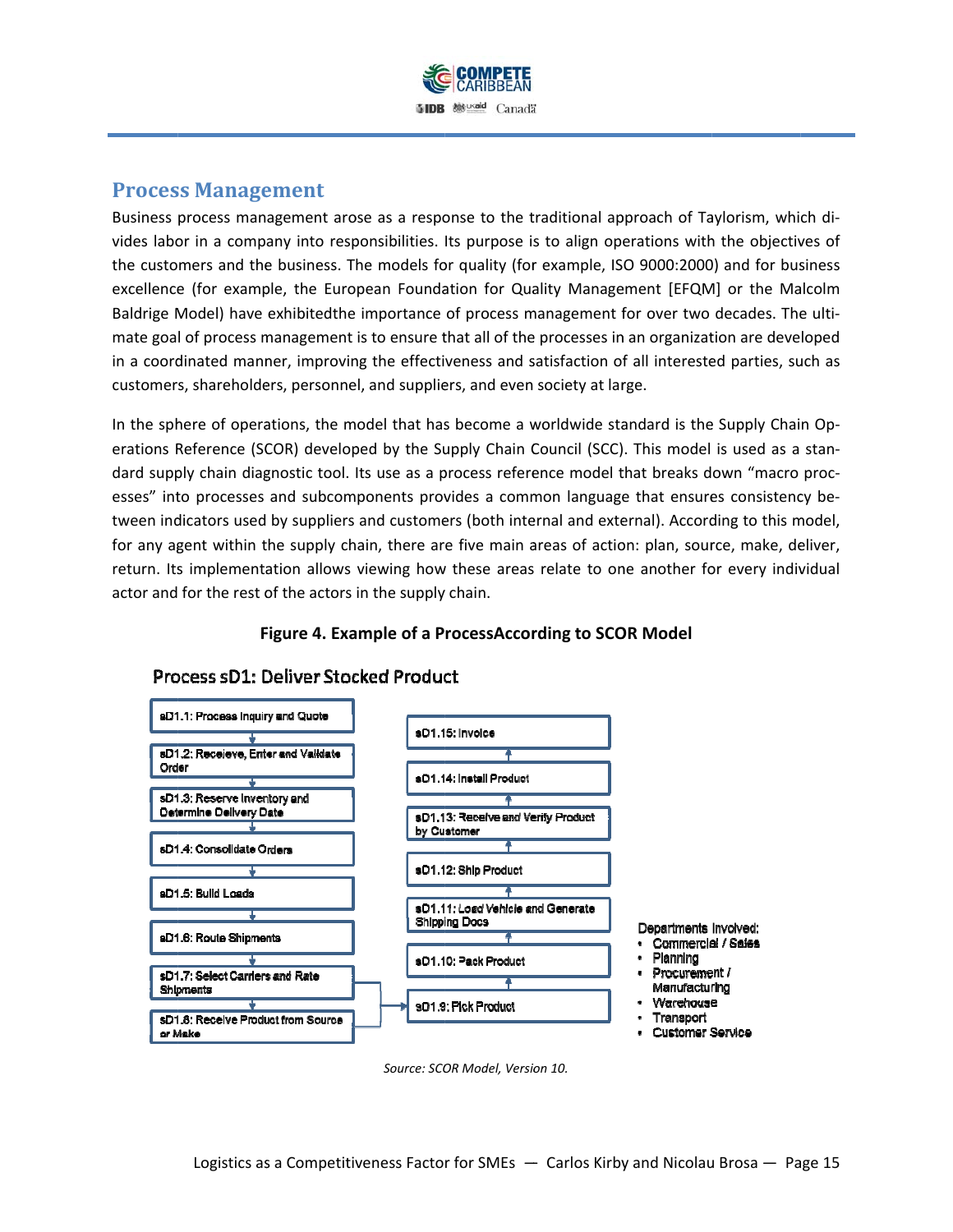

The experience of the authors concerning the use of SCOR models in SMEs reveals that this is a tool that facilitates the development of diagnostics and improvement plans for logistics by

- Facilitating definitions and consensus on basic logistics concepts,
- Providing a global view of processes beyond the barriers supposedly created by functional silos,
- Focusing on responding to standard metrics with predefined calculation methods and rules,
- Acting as a source of best practices  $-$  by process and by industry type  $-$  as a catalyst for the company's own initiatives.

All of this will be of advantage in reducing total logistics costs and improving customer service.

#### **People**

A core element of any organization is its people, and the field of logistics is no exception. In a logistics environment that is constantly evolving, where the skills needed to perform a job change rapidly, continuous education to update these skills is the path that will allow businesses in general and SMEs in particular to continue being competitive. Investment in training is costly, but it is more costlyto have a mass of workers with educational deficiencies that limit their job efficiency.<sup>18</sup>

In this context, the little value that has traditionally been granted to logistics in many organizations has resulted in selection criteria for personnel that have not always been fitting. In many instances, espe‐ cially at operational levels, those individuals that do not fit into other areas considered to be more im‐ portant are assigned to logistics. This lessens the interest of the best professionals, both those already inside the company andother candidates for logistics positions.

Similarly, another important deficiency in this field is education and professional training. The logistics profession, as opposed to others, has until recently not had specific offerings, which are still very lim‐ ited. The lack of qualified management professionals in this area is less common in large corporations and much greater among personnel in SMEs.

All improvement projects in other areas necessarily go through the development of specific training programs. These must follow the guidelines of standards that are consolidated internationally and that offer the possibility of certifying the knowledge obtained. Examples include

- European Logistics Association (ELA)
- International Society of Logistics (SOLE)
- American Society of Transportation and Logistics (AST&L)
- Project Management Institute (PMI)
- Chartered Institute of Logistics and Transport (CILT)
- Association for Operations Management (APICS)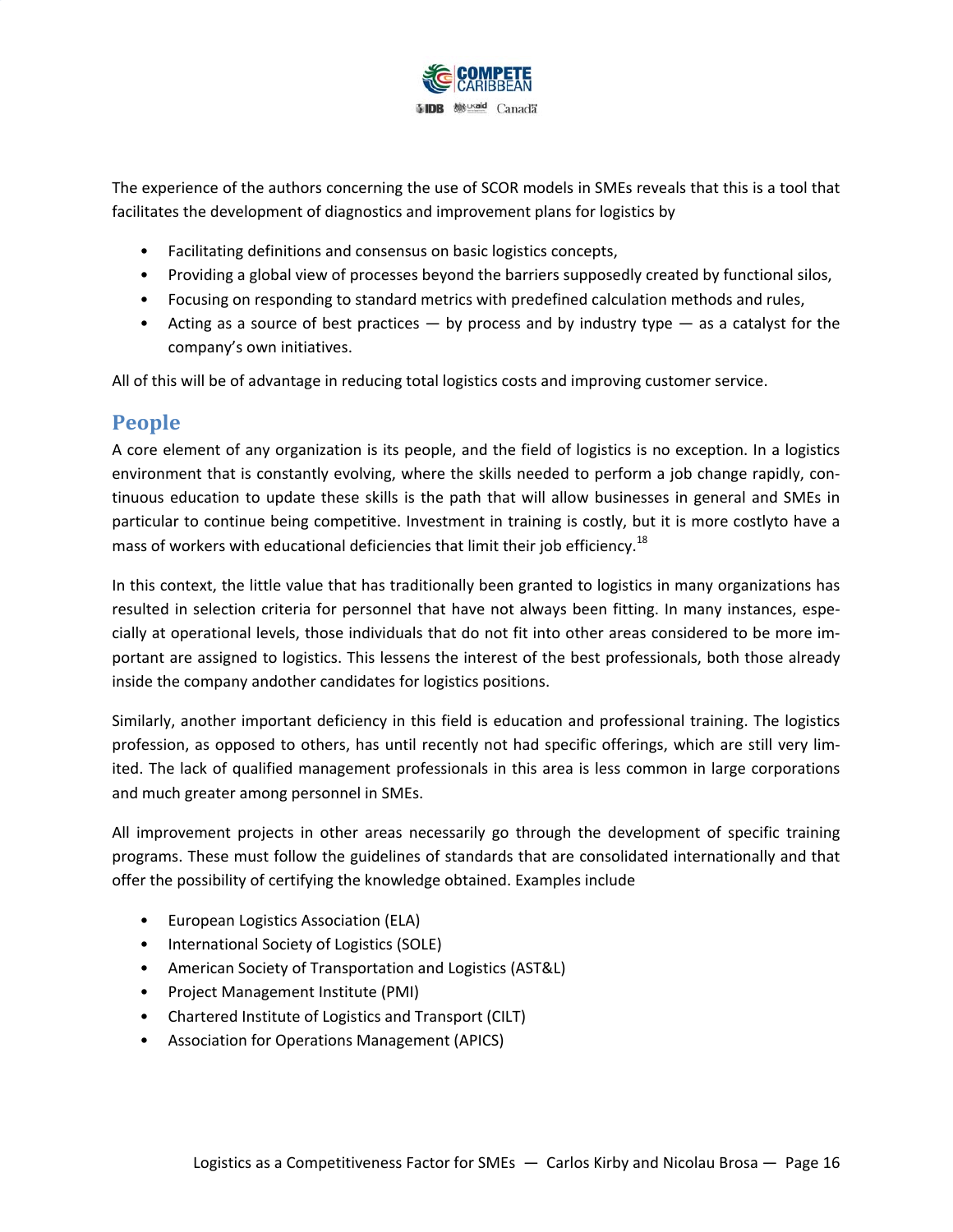

#### **Logistics Metrics**

The development of metrics in the domain of logistics is directly related to the concepts of process man‐ agement and management by objectives. This involves monitoring a series of specific indicators, which allows greater control over logistics operations while directing them toward business objectives.

Although traditionally a cost‐based approach has been applied in logistics, companies, including big cor‐ porations, have recently started to manage the *total logistics cost* as a criticalaspect of the overall busi‐ ness strategy. The total cost takes into account all costs associated with logistics, including transporta‐ tion and warehousing, but also administration, order management,and inventory. An explanation for this paradox is found in the organization‐specific problems already discussed and in their intrinsic com‐ plexities, with several actors involved and large amounts of data, not always well supported by informa‐ tion systems. This situation is even worse for SMEs, where a large part of data integration, whenever performed, is made on computer applications.

However, according to the SCOR model, costs are only one part of the metrics that must be included. The group of metrics that are used for decision-making must include internal and external indicators, which also cover areas such as reliability or the responsiveness of an organization's structure.

| <b>External</b> | <b>Reliability</b>    | Ability to perform tasks as ex-<br>pected (e.g., predictability of the<br>outcome of a process).                                    | • Right quantity<br>• Right quality<br>• Ontime                                                                    |
|-----------------|-----------------------|-------------------------------------------------------------------------------------------------------------------------------------|--------------------------------------------------------------------------------------------------------------------|
|                 | <b>Responsiveness</b> | Speed at which tasks are per-<br>formed or in which supply chain<br>delivers products.                                              | • Order fulfillment cycle time<br>• Delivery cycle time<br>(includes transportation time)<br>• Planning cycle time |
|                 | <b>Agility</b>        | Ability to respond to external<br>influences, responding to changes<br>in the market, to gain or maintain<br>competitive position.  | • Flexibility of supply chain<br>• Adaptability of supply chain                                                    |
| <b>Internal</b> | Costs                 | The cost of operating the process,<br>which includes labor, materials,<br>management, and transportation.                           | • Cost of goods sold<br>• Cost of labor<br>• Cost of transport                                                     |
|                 | <b>Assets</b>         | Ability to efficiently useassets.<br>Asset management strategies<br>include inventory reduction andin-<br>sourcing vs. outsourcing. | • Inventory days of supply<br>• Capacity utilization<br>• Cash-to-cash cycle time                                  |

#### **Table 3. Metrics (Indicators) for Logistics Management**

*Source: Author*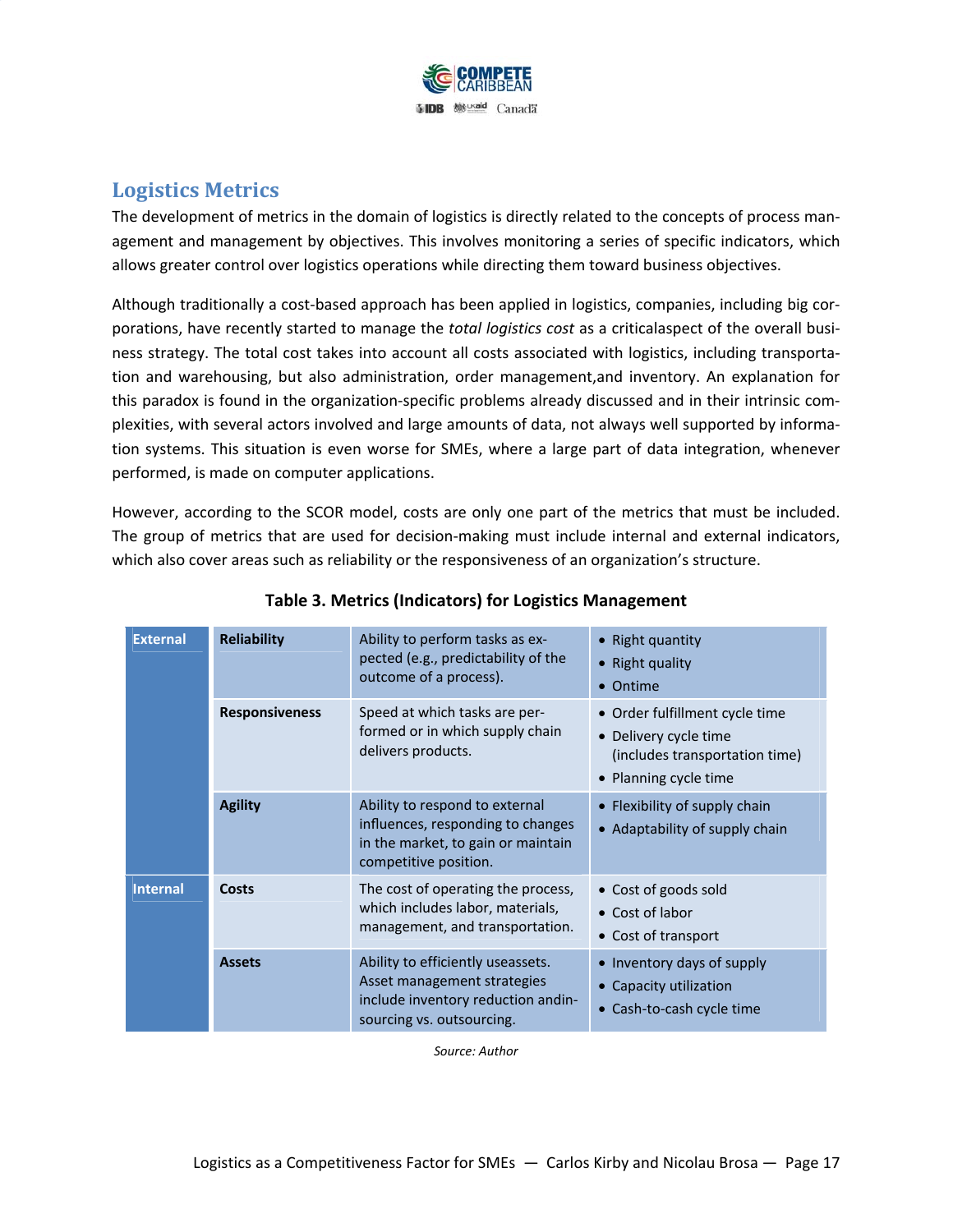

### **Information and Communication Technologies (ICTs)**

In the domain of logistics, as well as in other fields of business management, information and communication systems are a central component, and their importance is reinforced by certain factors.

On one hand, the *real time nature of logistics operations* needs to be considered. Not only does this involve gathering and providing information about the execution of processes for future decision‐ making, but information about operations such as assigning delivery datesfor orders, reserving stock or loading merchandise onto a truck always have to be updated so that is completely trustworthy and available at the location of the operation.

On the other hand, the *extensive nature of logistics operations*needs to be considered. With multiple internal and external actors that require the connectivity of various systems, and the use of standard protocols for information exchange (EDI, XML, etc.), effective integration with 3PL service providers can only be supported through ICTs.

Likewise, there is *growing complexity in the handling of products* as a result of increasing customization and entails an increase in the size of the portfolio, which impedes the effective implementation of in‐ ventory, transport, and production policies based on manual processes.

Finally, the *globalization of markets, supply, and distribution* introduces an additional factor of complex‐ ity in the identification, planning, and control of transportation routes and associated logistics suppliers. In this case, there is a need for global visibility tools that use exception-based management and that are adjusted to global cooperation and data exchange standards.

All of the above translates into the need for technological support in enterprise resource planning (ERP) systems, logistics execution systems, planning and decision-making systems, and business intelligence systems.

Enterprise resource planning systems support process management, integrating all of a company's in‐ formation into a single system, which guarantees the consistency of the information. Furthermore, in the case of SMEs, they are useful especially at the moment of the transfer of globally developed stan‐ dard practices. The main producers (e.g., SAP, Oracle, Microsoft) have already adapted their systems to SMEs, providing pre-configured solutions with set parameters  $-$  in some cases, adapted to specialized sectors of economic activity  $-$  that can be installed in a shorter time and with less resources than traditional installments at large corporations.

Logistics execution systems basically include Warehouse Management Systems and Transport Manage‐ ment Systems. These solutions are oriented toward guaranteeing the reliable and efficient execution of those processes, taking information stored on the ERP as a starting point. Among these types of solutions, there are some that are specifically designed for SMEs. Hence, there is a growing trend toward providing Software as a Service. This is a model in which software and handled data are stored by the service provider. Therefore, the company only pays for its use, there is no cost for the initial installation, and the provider assumes responsibility for the maintenance, daily operation, and support of the soft-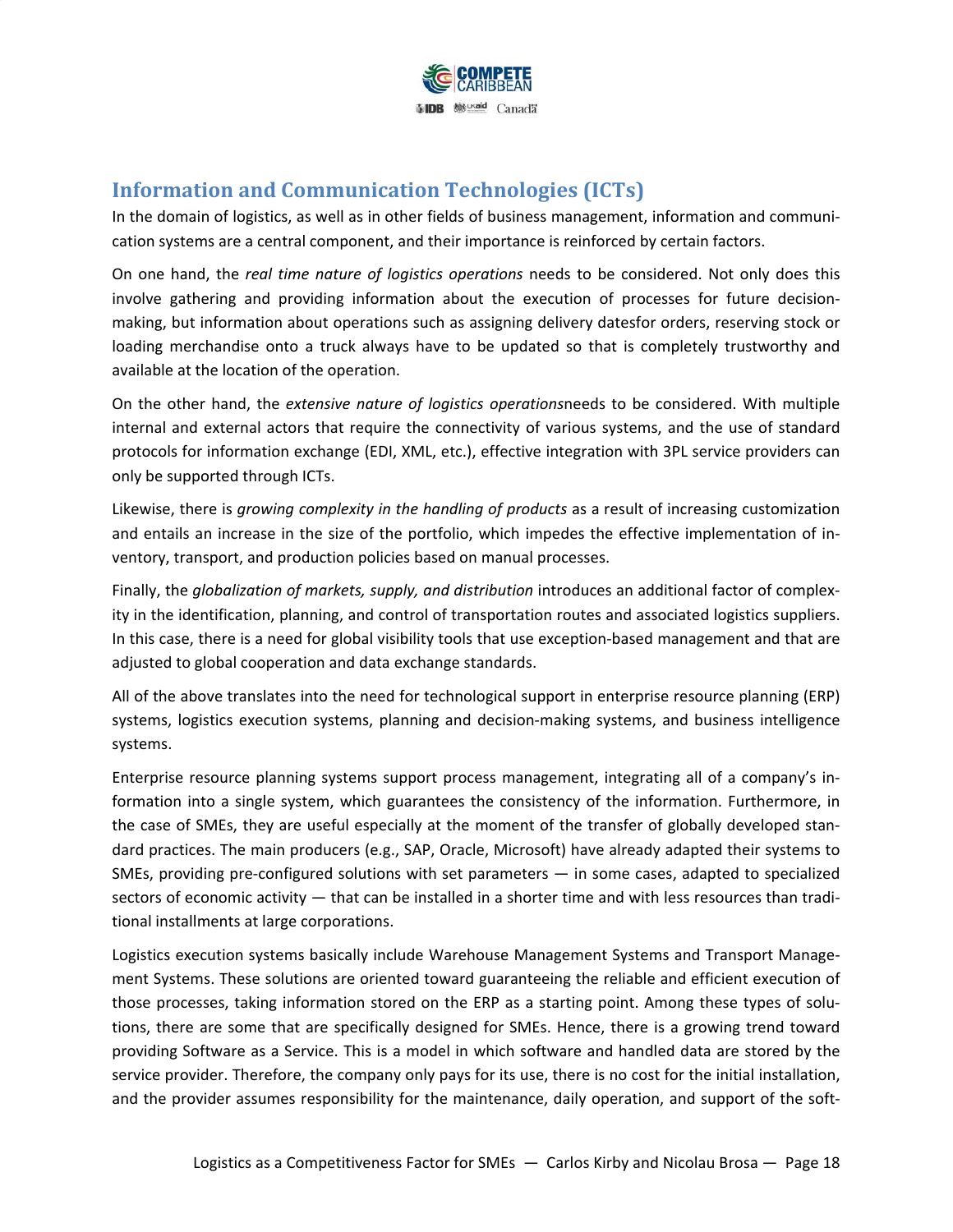

ware used by the customer. In the case of logistics execution software, there is a tendency for 3PL providers to provide this service as a value added. This alternative can be attractive to an SME since it does not require an initial investment, although it must be clearly linked to a Service Level Agreement and to a contingency strategy to facilitate potential future changes in provider.

The *planning and decision‐making systems* include a broad scope of solutions, such as those intended for logistics strategic network planning (e.g., defining nodes, routes, and modes of transportation), de‐ mand planning and forecasting, aggregate production planning,and production scheduling. They all share the characteristic of being based on transaction information for short-, mid-, or long-term decision-making. These systems are technologically complex, but when they are deployed, they involve a much more limited number of users than do ERP or execution systems.

*Business intelligence systems* generate reports and indicators on the basis of data generated by other systems. They can be used to feed the scorecard for logistics indicators.



#### **Figure 5. Example of a Transportation Scorecard**

*Source: Author*

#### **Other Integration Systems**

Metrics and management systems based in ICTs constitute the basis for supply chain optimization but, additionally, *performance evaluation systems* are needed to align the behavior of people and depart‐ ments with the objectives of the organization — in this case, the SME.

It is usual for firms to run into difficulties when trying to implement an effective and objective perform‐ ance evaluation system, and in certain cases give up their implementation, a decision that can only be described as a mistake. The availability of a good work performance plan is critical for guaranteeing the quality of the evaluation system. Ideally, such a plan should be supported by a compensation system that rewards those workers that show greater alignment with the objectives set in the design of the metrics.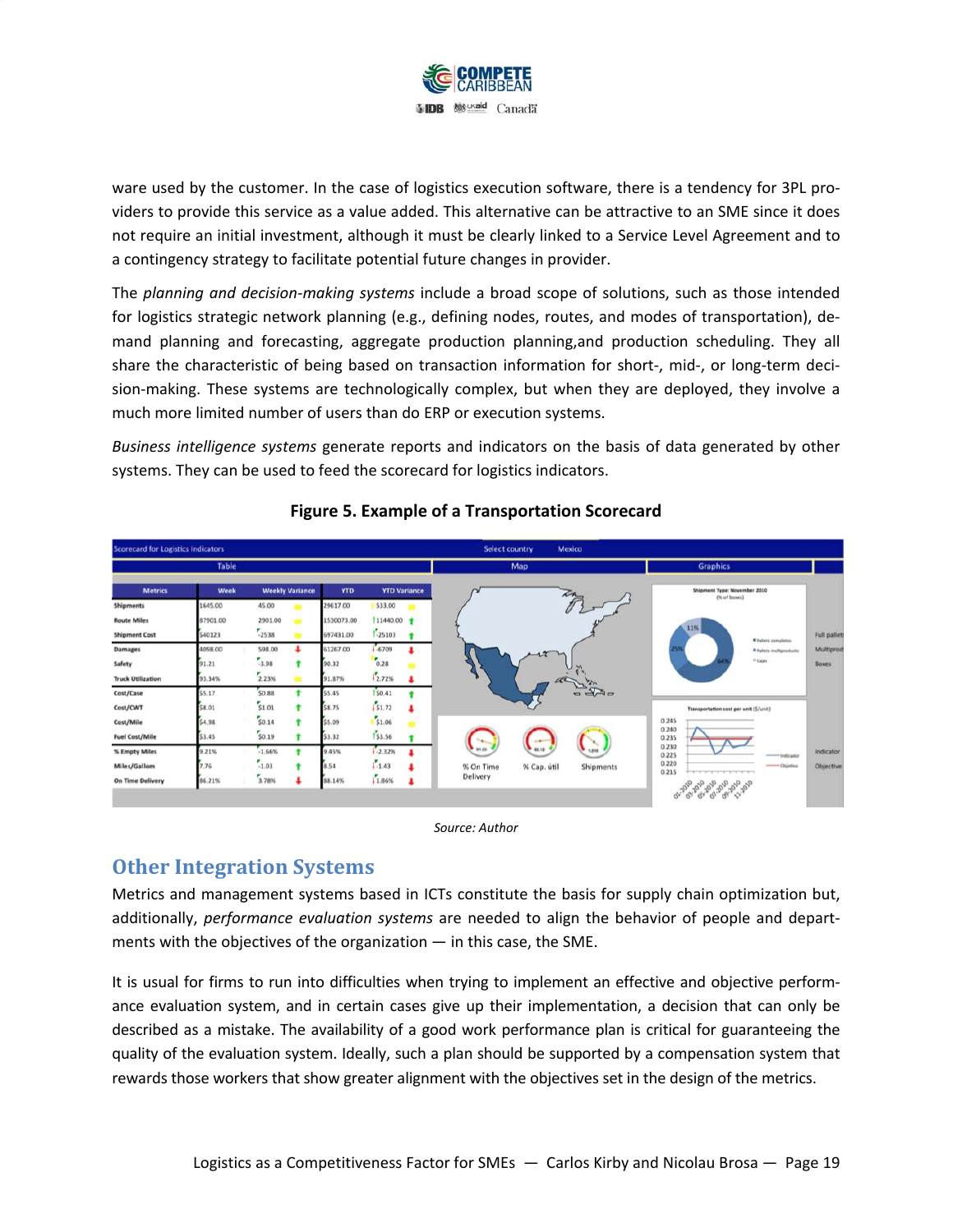

#### **Horizontal and Vertical Collaboration**

Another element of a company's logistics competitiveness is its ability to develop collaboration strate‐ gies with other organizations in its supply chain or even with competing firms.

*Vertical collaboration with clients* is an area widely accepted both by the literature and by operational practice as being one of the main areas for improvement. Big manufacturers, especially dealers, are increasingly deploying supplier development programs similar to those that have been applied for a long time in the automotive industry. From this perspective, it is important for SMEs to identify which com‐ panies in their vertical chains generate more traction and implement cooperation policies, ranging from the design of products to logistics implementation.

Depending on the size of the SME, it is also possible to apply this approach to *vertical collaboration with suppliers* for services, such as 3PL, or for materials and components. This represents a more advanced stage of capacity development, which requires having previously implemented the project in the domes‐ tic domain.

Another possibility is *horizontal collaboration with other supply chains*. In the case of SMEs, this type of collaboration has shown to be especially useful given that one of their main limitations is their difficulty in achieving economies of scale at the moment of hiring logistics services. This constraint is not only reflected in costs but is often also linked to managing the variability of demand and planning for neces‐ sary resources.

Thus, when a small agricultural producer, for example, has to reserve containers to export its products, it must calculate demand for its product and, based on quality (which would be determined based on similar exercises in previous years), choose to reserve excess container capacity for all of its production or take the risk of falling short of space and loose the full export. However, if this exercise is done jointly by a sufficient number of suppliers, not only does the cost per container decline, but much lower security stock is needed to guarantee the same levels of insurance coverage for production.

Collaborative initiatives of this kind, organized around clusters or similar arrangements, have shown to be very effective. An international example is the case of textile producers in Morocco. This sector represents 35 percent of the country's exports, but recent changes in the international context particularly the competition of countries with lower labor costs — put their situation at risk. Individually, the producers lacked the power to face such a situation, so some of them got together and established the MOSAIC Textile Consortium,<sup>19</sup> the first export consortium legally recognized in the country. Its members understood that by coming together they could improve their competitive position because it would help them innovate and diversify their markets. In addition, they decided to unify their marketing and procurement, including logistics and transportation purchases.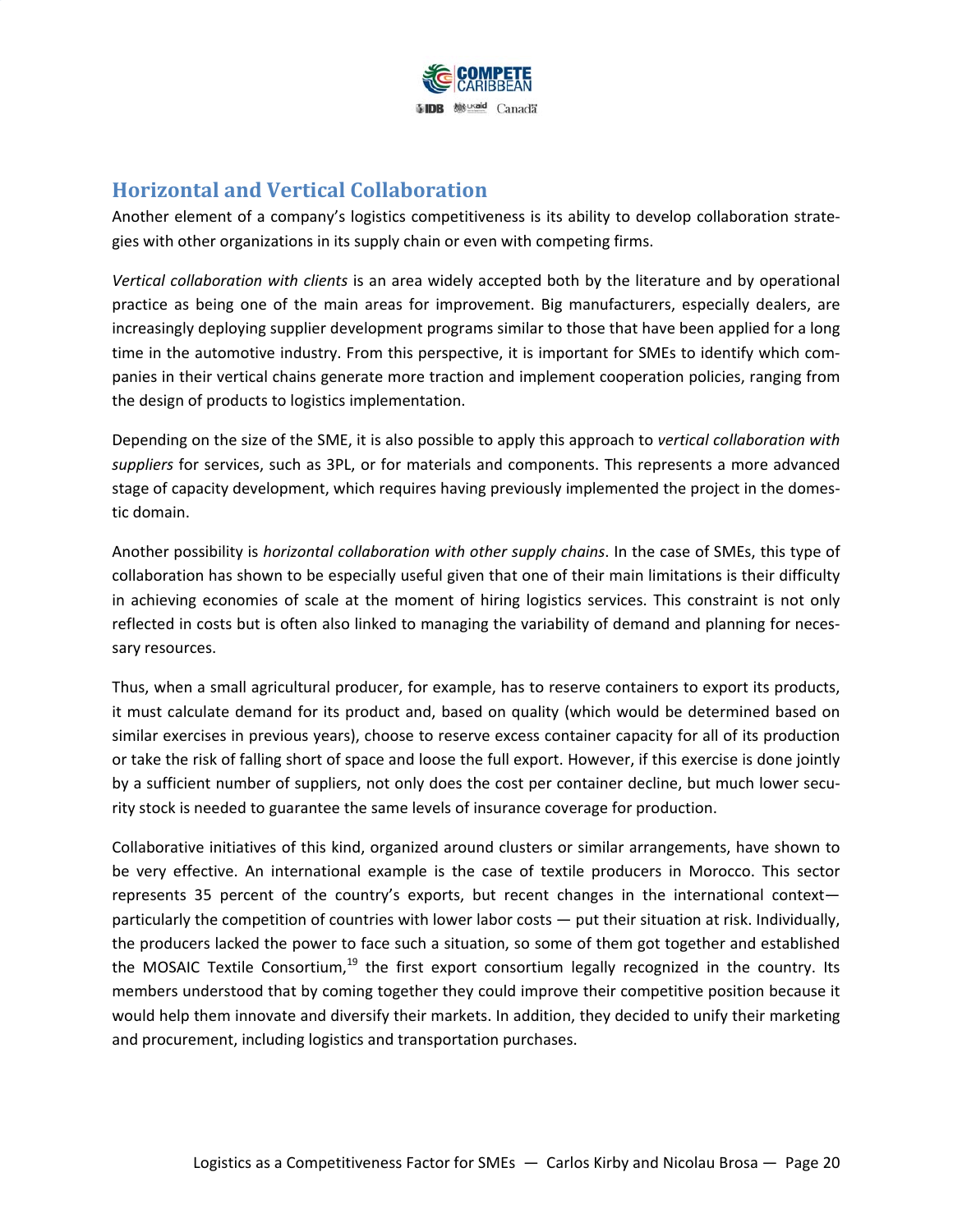

# **Conclusions and Recommendations**

The logistics industry is keyto guaranteeing the competitiveness of companies in Latin America and the Caribbean in general and SMEs in particular. The sector has remarkable growth potential and principally acts as a motor of private sector development and economic growth for other economic sectors in the region.

Despite the improvements experienced in LAC in recent years, structural logistics problems persist, creating a barrier to exports for SMEs in the region. Even though there are notable differences between countries, and therefore any generalization will have its own exceptions, the major logistics problems faced by SMEs in LAC include deficiencies in logistics education and training; limited access to best prac‐ tices, technologies, and methodologies for improving supply chain management performance; difficult access to advanced 3PL logistics services; and a lack of collaboration to reach sizes sufficient to compete globally.

In addition to these obstacles, there are structural problems unique to every country, such as limited multimodal connectivity, limited availability of logistics centers to concentrate activities, and inefficien‐ cies of port operations. There are also difficulties derived from the complexity of customs inspections and their associated processes, with a larger impact on SMEs than on big companies that have more resources and experience to address them.

Although these problems are not exclusive to LACand are also found in other emerging regions, they all represent bottlenecks that negatively affect the export potential of numerous SMEs. They are not, however, insurmountable and, while they slow down the competitiveness of an SME as an export company, they should never become an excuse to withdraw from export activity.

Effective measures that have been widely tested are available to address these issues and have already been implemented by some countries in the region. Such measures include actions that may be developed by SMEs and general actions that can be taken by the country, but these initiatives always have a clear impact on the logistics competitiveness of SMEs. Among these measures, those with the most positive impact are included in the table below. Their implementation in those companies and countries that still have not put them into practice should serve to reduce the logistics competitiveness gap they have with more developed economies and their enterprises, allowing the region's SMEs to increase their competitiveness and export volumes.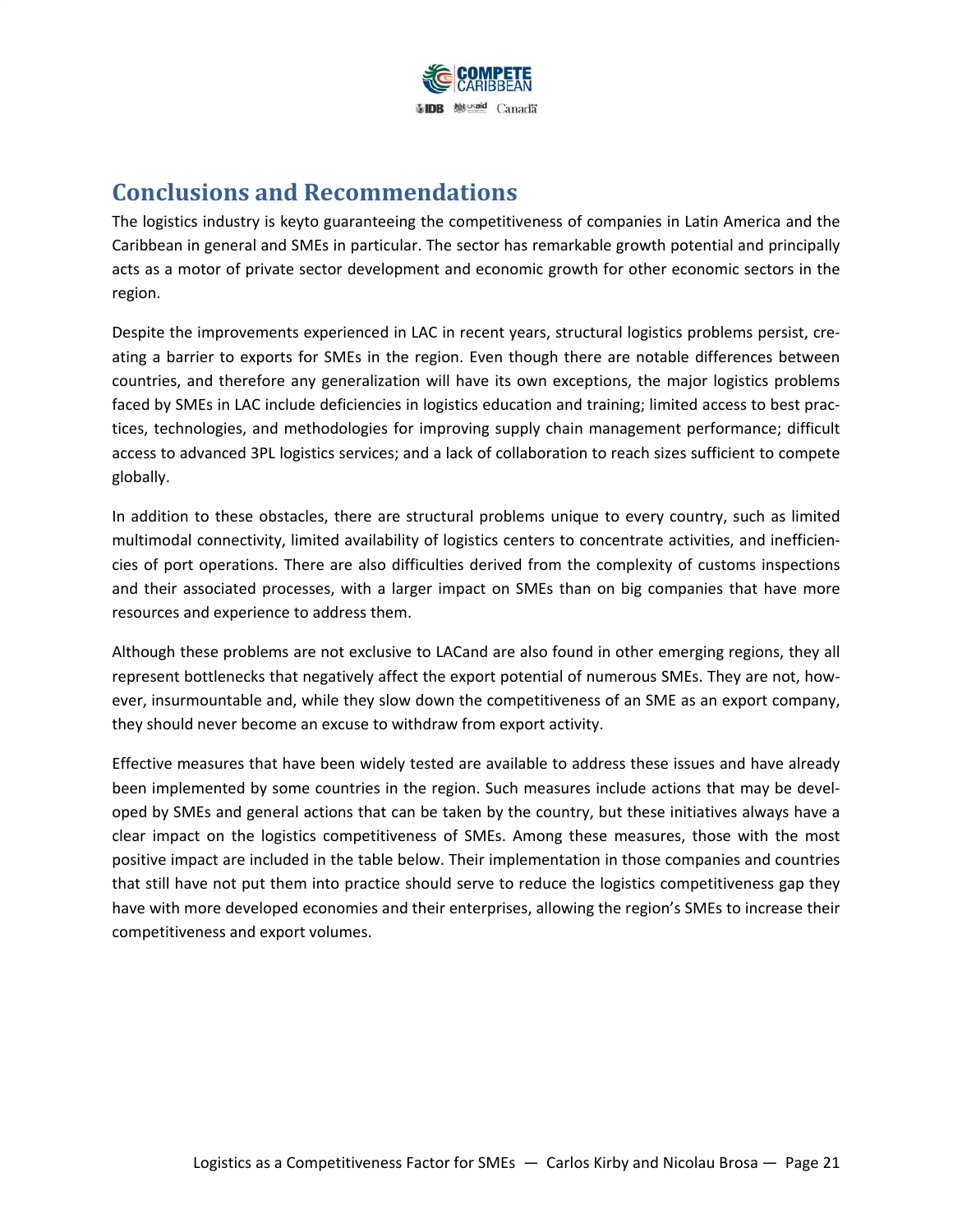

#### **Table 4. Areas of Intervention in the Logistics and Transportation Sectors of LAC**

#### **By SMEs and their sector associations**

- Analysis and optimization of the supply chain in alignment with the SME's objectives and strategies
- Development of a process management approach and alignment of organization with said processes
- Development of systems for indicators
- Development of a training plan and performance evaluation
- Adoption of ICT solutions in the fields of logistics planning and execution
- Promotion by sector associations of freight consolidation among SMEs and the creation of procurement centers for logistics services

#### **By government administration**

- Development of "Single Window" schemes
- Development of risk management techniques in customs organizations
- Promotion of the adoption of ICTs in industry companies and government administration
- Improvement of education and training in the field of logistics
- Promotion of SME access to advanced 3PL logistics services
- Increased use of PPPagreements to accelerate the development of new infrastructure
- Development of logistics infrastructure:
- Improved connectivity between different modes of transportation
- Development of logistics parks
- Development of cold storage infrastructures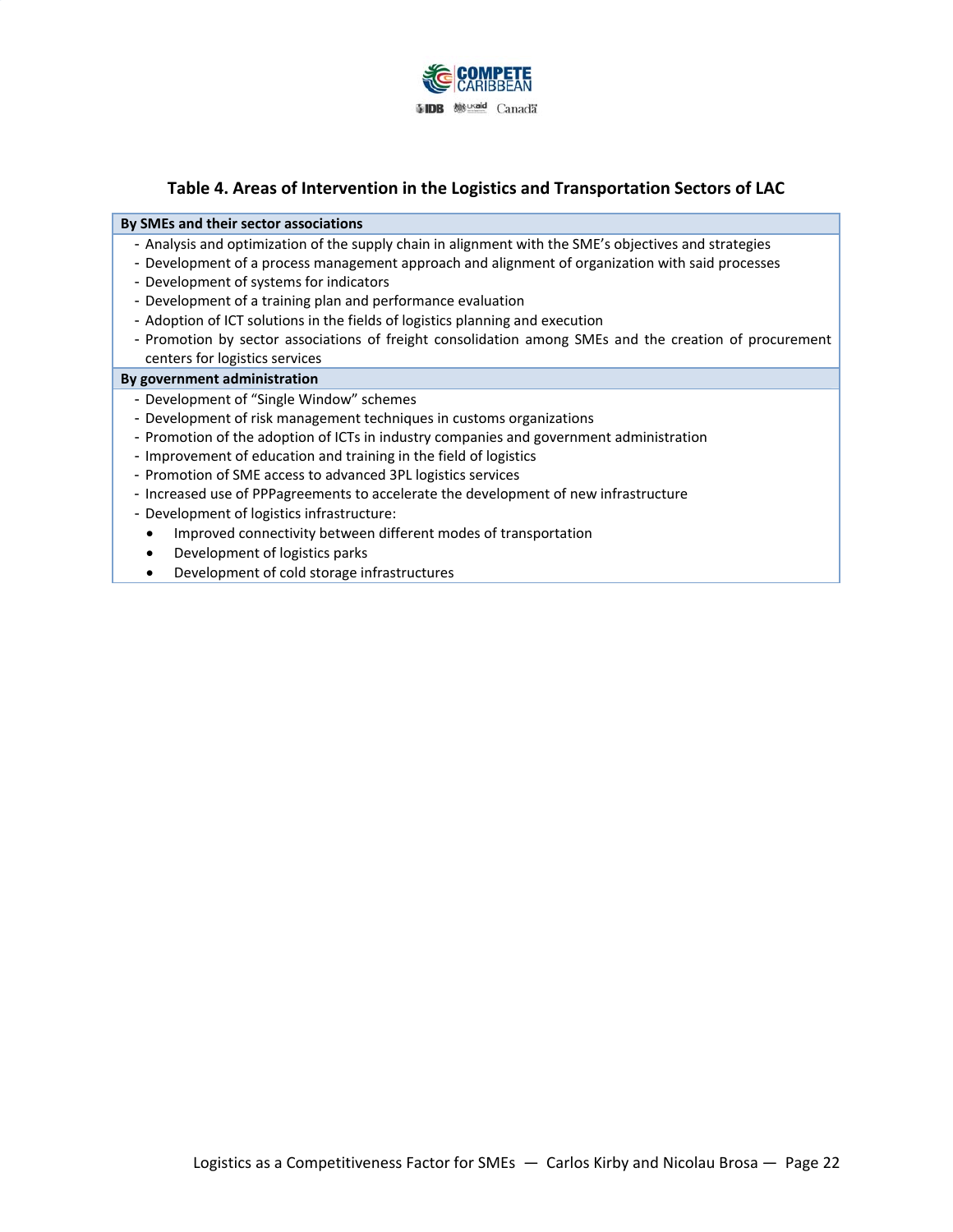

# **Case Studies: The Experiences of a Few SMEs**

Despite progress made in the region, SMEs in LAC still face problems in their internationalization process. This section illustrates some of those problems through the analysis of two case studies of SMEs  $$ one in Brazil and one in Mexico.

#### **Trop Brasil**

**Trop Brasil** produces natural and concentrated tropical fruit pulp. It started its operations in 2007 and, in 2010, had revenue of 24 million Brazilian *reais* (approximately US\$14 million). The company began exporting its products in 2008, and exports today represent 5 percent of total sales. The company's prin‐ cipal export destinations are Australia, France, Indonesia, Israel, and Japan.

Currently, Trop Brasil manufactures and sells mango (Tommy Atkins, Palmer, and Ubá brands), passion fruit, guava, papaya, and pineapple pulp aseptically packed in 190 and 200 kilogrambags, stored in steel drums. In the near future, the company plans to add peach and cashew pulp and coconut water to its product portfolio.

All these fruits are processed with state‐of‐the‐art equipment and the highest quality and traceability controls managed by a specialized technical team. In fact, due to the rigorous controls that it regularly conducts, the company has been recognized as an accredited supplier of The Coca‐Cola Company.

To ensure the supply of large volumes of products to its clients, Trop Brasil has pioneered a project to encourage fruit growing in the state of Espírito Santo (southeastern Brazil) that guarantees farmers in the region fair prices and an organization for growing, storing, and transporting fruits. The company's modern manufacturing plant is located in the city of Linhares in Espírito Santo, which is strategically located with respect to major consumer centers and the ports of Vitória in the State of Espírito Santo and Rio de Janeiro in the State of Rio de Janeiro.

| Company                                                                                                                                                                                                                                                                                                                                                | Country | <b>Annual Revenue</b>                    | <b>Employees</b> |
|--------------------------------------------------------------------------------------------------------------------------------------------------------------------------------------------------------------------------------------------------------------------------------------------------------------------------------------------------------|---------|------------------------------------------|------------------|
| <b>Trop Brasil</b>                                                                                                                                                                                                                                                                                                                                     | Brazil  | 24 million reais(US\$14 million approx.) | $100$ (approx.)  |
| <b>Products and services</b>                                                                                                                                                                                                                                                                                                                           |         |                                          |                  |
| - Asceptic Fruit Pulp (mango, passion fruit, guava, papaya, and pineapple)<br>- Concentrated Fruit Pulp (mango, passion fruit, guava, papaya, and pineapple)                                                                                                                                                                                           |         |                                          |                  |
| Description of the export process                                                                                                                                                                                                                                                                                                                      |         |                                          |                  |
| Trop Brasil coordinates and organizes its whole productive chain, from planting the crops, to producing the<br>pulp, to shipment and final delivery to the client. In the production process, pulps are treated in aseptic bags of<br>400 and 200 hours date or accord to see the discussion to the concerns of concernsive and concerns Oktober 1940. |         |                                          |                  |

#### **Table 5. Export Profile of Trop Brasil**

190 and 200 kgand then stored in steel drums, which create an excellent barrier to oxygen. Ships with refrige‐ rated 20‐foot containers are used for transportation because of the long distances to the export destinations (Australia, France, Japan, Indonesia, and Israel) that can require journeys of up to 45 days.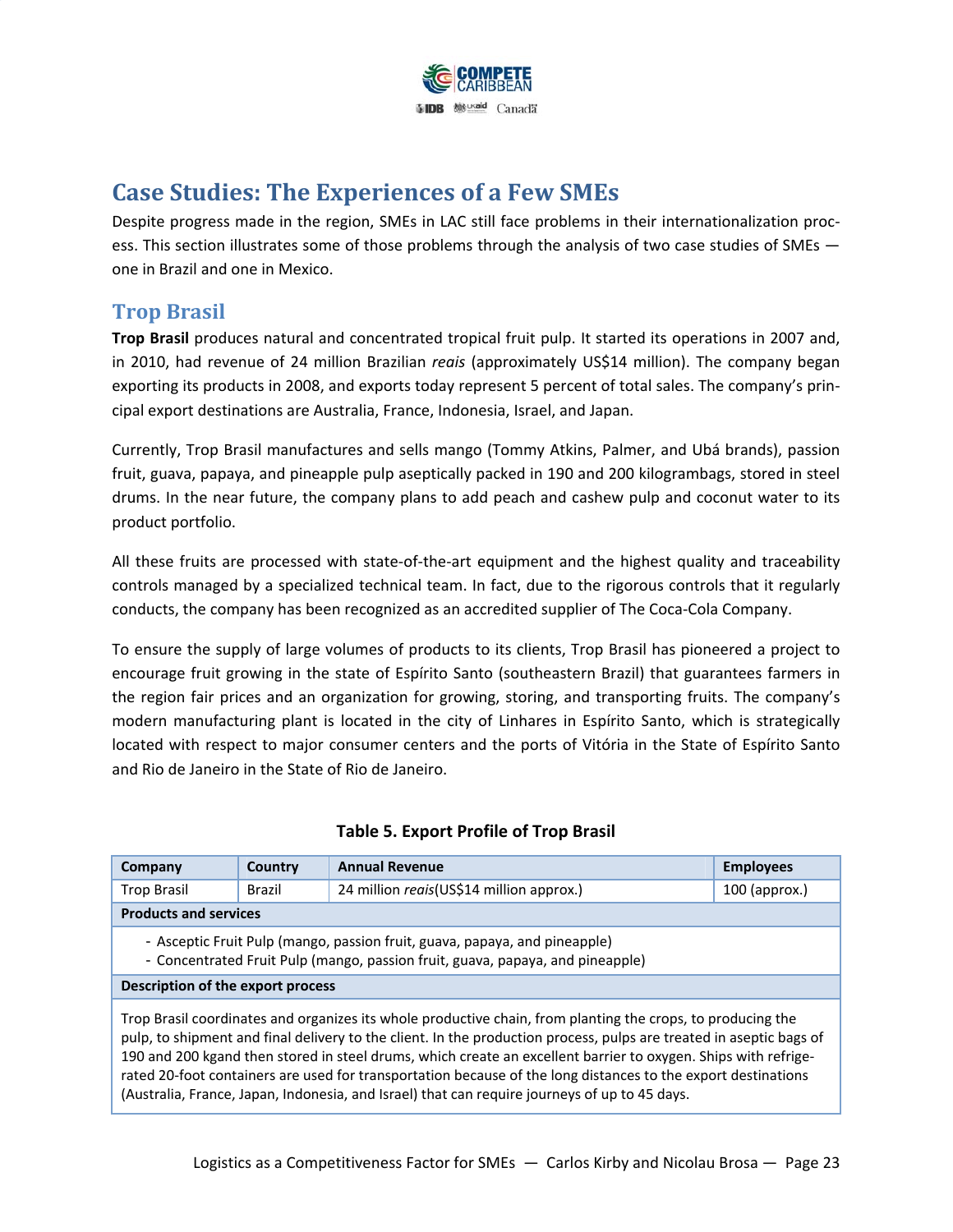

Exports are performed by a customs officer, mainly at three ports: Rio do Janeiro, Vitória and Santos. The CIF Incoterm is used and the payment instrument is aletter of credit.

A factor to be considered is that production is concentrated during November and February and therefore the company accumulates large volumes of stock. Suppliers are located in Espírito Santo, which reduces the price of the supply of its inputs.

To reduce its storage and transportation costs, Trop Brasil is located next to its principal client (The Coca‐Cola Company), which accounts for more than 65 percent of its sales. This reduces logistics costssince these are large shipments that are made on a monthly basis or are well programmed.

**Difficulties in export competitive position**

As mentioned earlier, the main challenges faced by Trop Brasil in its logistics process are

- Fulfillment by their suppliers and clients of the strict quality and traceability requirements ofthe products.
- Complexity of the customs processes because of the need to certifythe products in accordance with inter‐ national food safety standards.
- Large storage volumes due to the seasonality of production (November and February).
- Production conditioned by the cycles and quality of harvests.
- Loss of competitive position due to currency fluctuations (real/U.S. dollar).

#### **Internal improvement actions implemented**

Trop Brasil developed the "Healthy Fruit" project to adapt the fruit it harvests to the requirements and demands of the global market. Over 5,000 fruit producers were trained for this project, and technology was transferred to them to guarantee fruit quality while restricting the use of agrochemicals (pesticides).

In addition to coordinating and following up with their suppliers on a daily basis (co-operatives and producers), Trop Brasil delivers courses and training in conjunction with government research and development agencies such as the Capixaba Institute for Research, Technical Assistance, and Rural Extension (Portuguese acronym: INCAPER).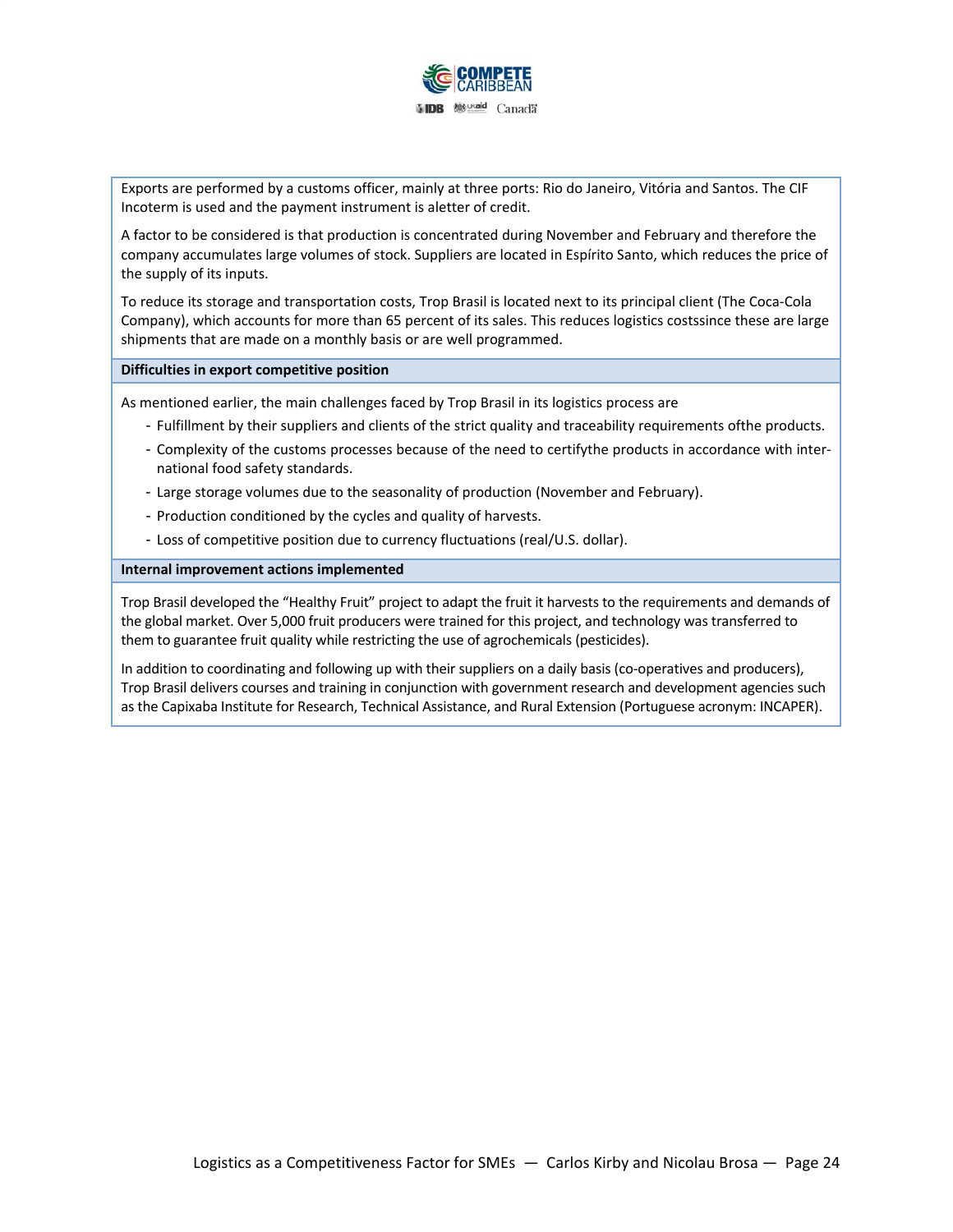

### **Soluciones Tecnológicas (Mexico)**

**Soluciones Tecnológicas (ST)** is a Mexican company based in Guadalajara that was founded in 1991. Its main area of business is the analysis, design, and development of high-performance data/image acquisition and instrumentation systems and database management. Its potential clients come from the automotive, aeronautics, and ICT industries that intend to incorporate high technology instrumentation.

The company is expanding; presently it employs 67 professionals with the intention of reaching a staff of 80 during the present year. Revenue reached US\$5 million in 2010. About 50 percent of sales are made outside of Mexico, with the United States and Brazil being the company's main markets. SThas also in‐ stalled equipment in other countries in LAC, such as Ecuador, Chile, Argentina, Venezuela, and Costa Rica, as well as China and India. Of note, 90 percent of its production is somehow dependent on supplies from other countries.

In 2006, ST opened the Center for Vehicular Electronic Technology, whose objective is to develop systems that efficiently adapt to the changing needs and trends of global markets by carrying out applied technology research and development activities that generate innovation and stimulate process and productivity improvements.

| Company                                                                | Country                           | <b>Annual Revenue</b> | <b>Employees</b> |  |
|------------------------------------------------------------------------|-----------------------------------|-----------------------|------------------|--|
| Soluciones Tecnológicas                                                | Mexico                            | US\$5 million         | 67               |  |
| <b>Products</b>                                                        |                                   |                       |                  |  |
| - Embedded systems                                                     |                                   |                       |                  |  |
|                                                                        | - Software design and programming |                       |                  |  |
| - Wireless technology and communication protocols                      |                                   |                       |                  |  |
| - Hardware design                                                      |                                   |                       |                  |  |
| - Design and development of electronic cards and mechanical components |                                   |                       |                  |  |
| - High-performance electronic tools and development of prototypes      |                                   |                       |                  |  |
| - Visual inspection station: testing service                           |                                   |                       |                  |  |
| Description of the export process                                      |                                   |                       |                  |  |

#### **Table 6. Export Profile of Soluciones Tecnológicas**

One of ST's areas of business is the execution of turnkey projects that consist of the development of automatic or semiautomatic stations for inspection, assembly, automation, and execution of quality tests in industrial production lines. Since this line of business is characterized as the development of tailor‐made products for the client, product volumes and series produced are small. However, even though it is an area of activity that cur‐ rently represents 7 percent of the revenue, the company intends to promote it by making better use of the import–export legislation currently in force in Mexico.

The development of these turnkey projects requires the purchase of different components and subsystems from foreign suppliers (in many cases, registered by the final client), their integration in Mexico, and the subsequent deployment of stations at the client´s headquarters, both in the United States and countries in Latin America. Depending on its complexity, the station may require the integration of a greater or lesser amount of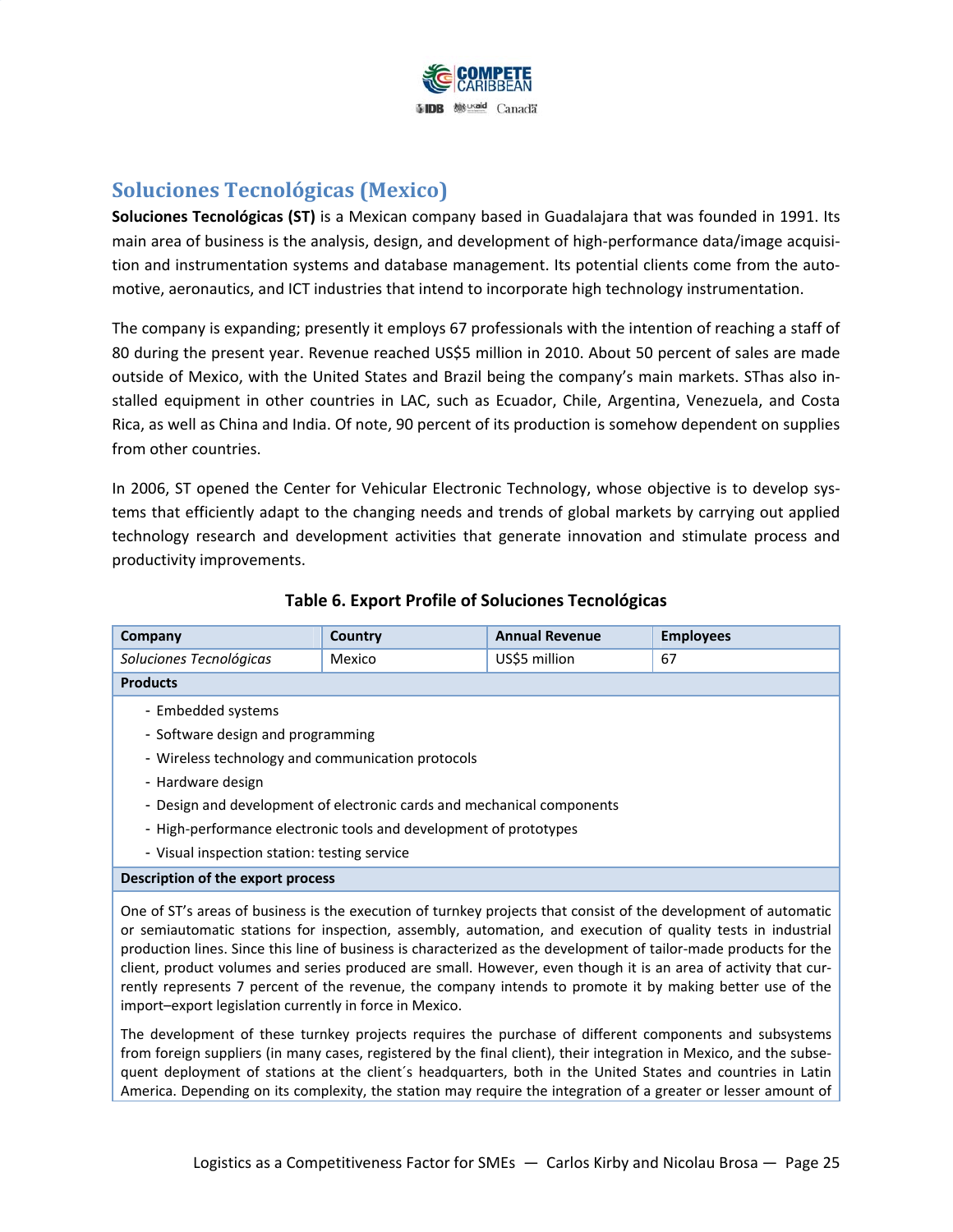

components and subsystems, which can range from 10 to 20. Therefore, an average of 5 to 15 suppliers, mainly located in the United States, Germany,and France, must be available for each station that is developed.

Once these stations are designed, and following a value-added process with in-house systems, they are exported and installed at the client´s headquarters, predominantlyin the United States and Brazil. The import– export process is managed internally by ST instead of through outsourcing.

**Difficulties in export competitive position**

As mentioned earlier, the main challenges faced by the firm in its logistics process are

- Fulfillment of the strict requirements placed on their suppliers by companies of sectors such as the automotive or aeronautic industries, which in many cases determine their logistics processes. This means that sometimes ST must finance expenditures derived from imports made for the development of its activities, in which case these should proceed from suppliers that have been officially recognized by the client. This circumstance makes the firm lose competitiveness vis‐à‐vis international companies that ship their products to customs without the need to assume the costs of entry into the country of destination.
- Complexity of customs procedures, legal and/or tax requirements established by the Mexican system for import/export of goods and services, especially in the case of SMEs.

**Internal improvement actions implemented**

- Implementation of an in‐house project allowing the company to make efficient useand maximize the available benefits of the set of international treaties regarding cargo and import–export customs and administrative procedures, underutilized to this day by ST.

Among other benefits, the Manufacturing, Maquiladora, and Exports Services Industry program (IMMEX) is an instrument that allows goods of foreign origin that will be exported following a transformation and valueadded process to be imported without having to pay the general import tax and the value‐added tax. Originally developed for big companies, this instrument is usually not efficiently taken advantage of by smaller firms. With the efficient utilization of this facility, an opportunity opens up for ST to improve its competitiveness, given the characteristics of its activities of having to import highly specific goods from outside of Mexico, as per the client's authorization, for the purpose of introducing them into a development and value‐added process in the country for later deployment of such technological developments in other countries.

- Development of a seamless information system integrated with the company's ERP that supports the full chain of supply, customs procedures, integration, and re-export process. This system must contemplate issues related to costs and timing as well as legal requirements that facilitate the identification and resolution of possible incidents along the supply chain.

The implementation of the IMMEX requires the strict compliance of certain procedures such as:

- Inventory control: program import tariff codes and their presence in authorized destinations.
- Control of length of stay of merchandise in Mexico.
- Justification of destination of merchandise for which they were authorized.

This system will help ST efficiently and automatically control the fulfillment of the above‐mentioned procedures.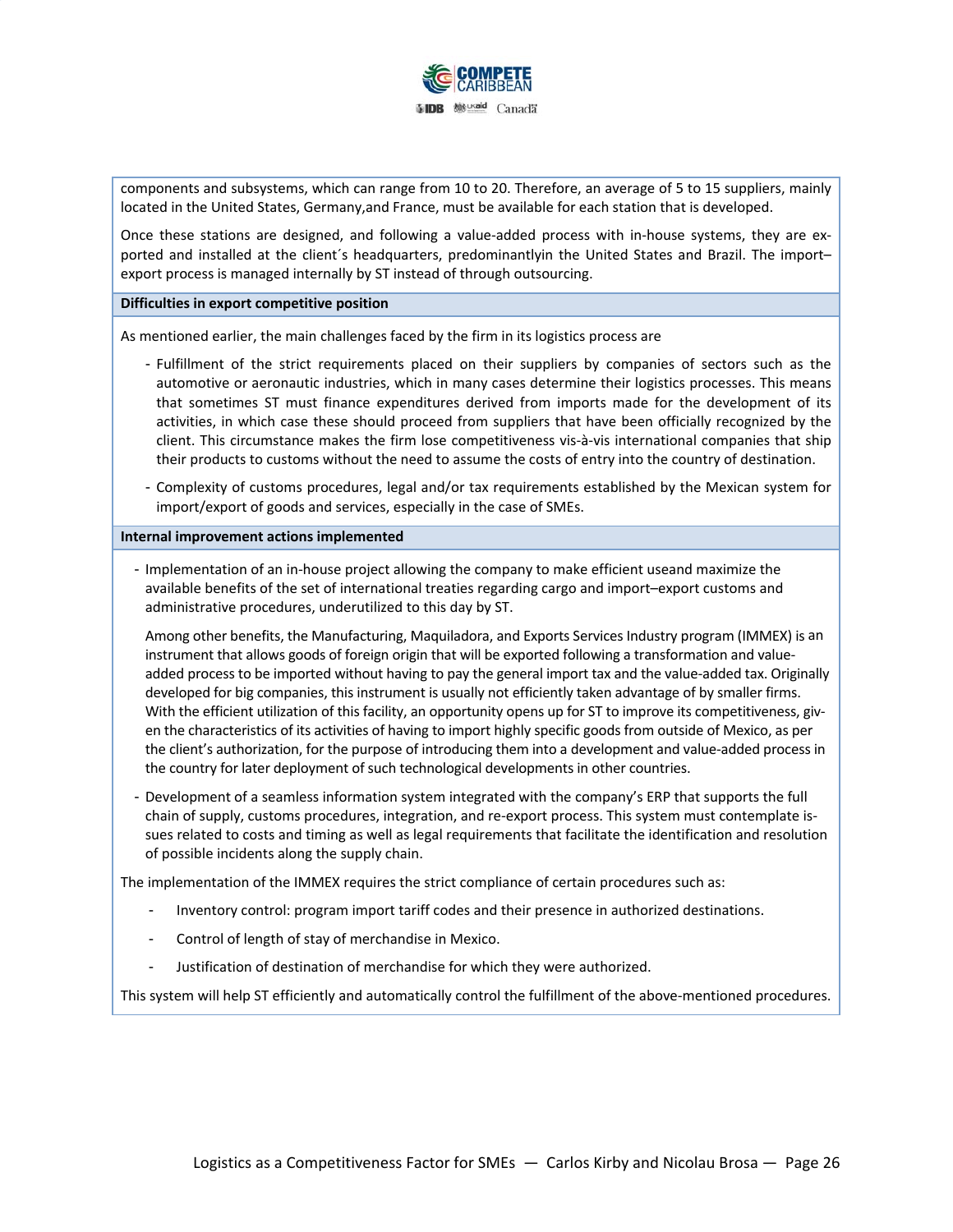

# **Acronyms**

| 3PL/4PL          | Third Party Logistics/Fourth Party Logistics                                                                    |
|------------------|-----------------------------------------------------------------------------------------------------------------|
| <b>CSCMP</b>     | <b>Council of Supply Chain Management Professionals</b>                                                         |
| EDI              | Electronic Data Interchange                                                                                     |
| EFQM             | <b>European Foundation for Quality Management</b>                                                               |
| ERP              | <b>Enterprise Resource Planning</b>                                                                             |
| EU               | <b>European Union</b>                                                                                           |
| ICT              | Information and Communication Technologies                                                                      |
| IDB              | Inter-American Development Bank                                                                                 |
| <b>IMMEX</b>     | Manufacturing, Maquiladora, and Exports Services Industry (acronym in Spanish)                                  |
| <b>INCAPER</b>   | Capixaba Institute for Research, Technical Assistance, and Rural Extension<br>(acronym in Portuguese)           |
| LPI              | Logistics Performance Index                                                                                     |
| <b>MENA</b>      | Middle East and North Africa                                                                                    |
| <b>OECD</b>      | Organisation for Economic Cooperation and Development                                                           |
| <b>PAC</b>       | Growth Acceleration Program - Brazil (acronym in Spanish)                                                       |
| <b>PPP</b>       | Public-Private Partnership                                                                                      |
| PROGAN           | Consortium of Small-Scale Meat Exporters of the Province of Santa Fé - Argentina<br>(acronym in Spanish)        |
| <b>PROMIPYME</b> | Promotion and Support to Micro, Small and Medium-Sized Enterprises - Dominican<br>Republic (acronym in Spanish) |
| <b>SCC</b>       | <b>Supply Chain Council</b>                                                                                     |
| SCM              | Supply Chain Management                                                                                         |
| <b>SCOR</b>      | <b>Supply Chain Operations Reference</b>                                                                        |
| <b>SMEs</b>      | <b>Small and Medium-Sized Enterprises</b>                                                                       |
| <b>VUPE</b>      | Exports Single Window - Guatemala (acronym in Spanish)                                                          |
| <b>WCO</b>       | <b>World Customs Organization</b>                                                                               |
| <b>WTO</b>       | World Trade Organization                                                                                        |